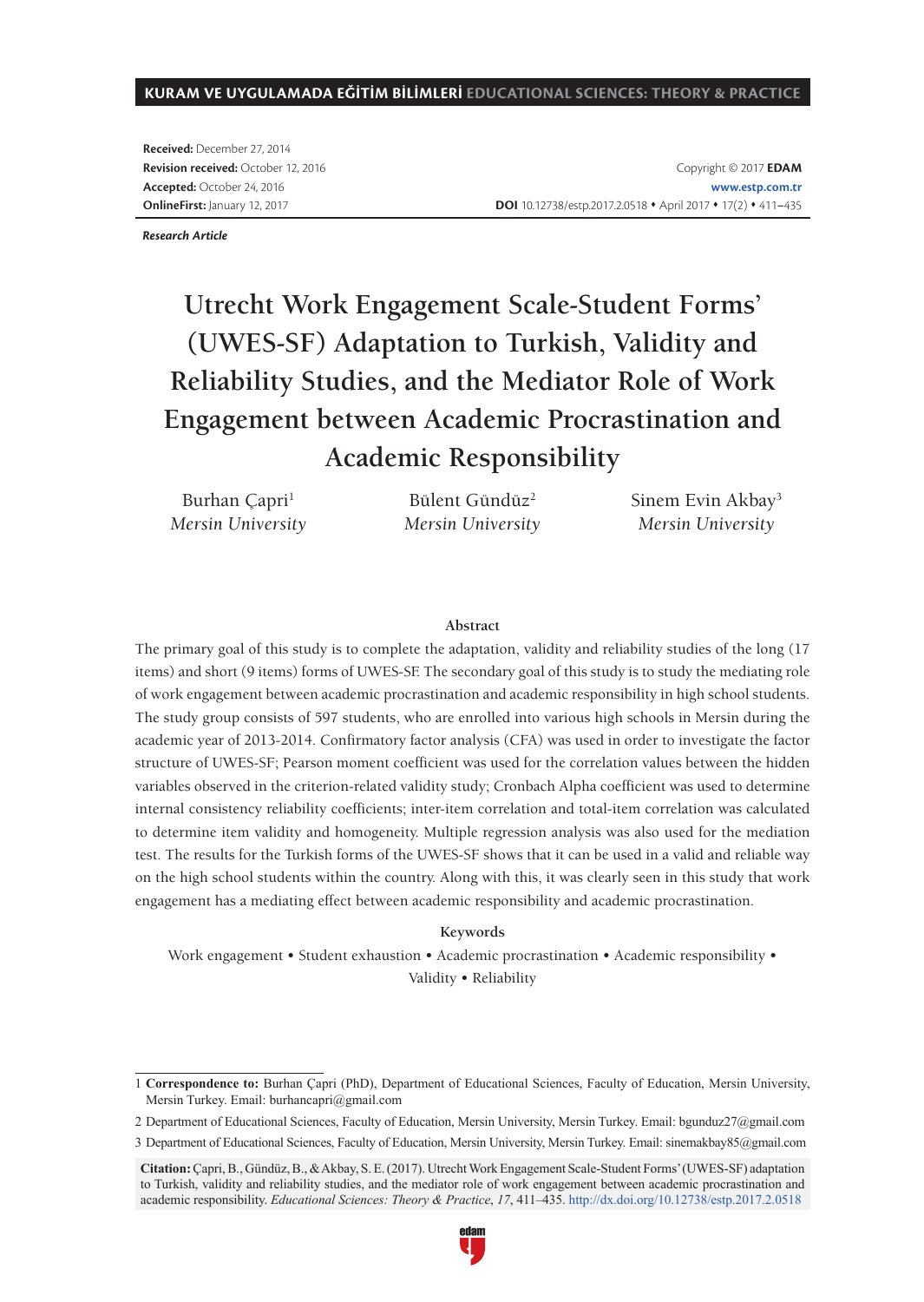Work engagement, which appeared as a positive psychological phenomenon in the fields of work and study, and is one of the positive state indicators of employees regarding work; at first became a popular concept in work and consultancy fields and is lately becoming a popular in academia (Littman-Ovadia & Balducci, 2013; Schaufeli & Bakker, 2010). Work engagement, a positive organizational behavior pattern, which is expressed as the opposite pole or the positive antithesis of burnout, is described as the positive approach of the mind with "vigor," "dedication," and "absorption" regarding work (Schaufeli, Martinez, Marquez-Pinto, Salanova, & Bakker, 2002; Schaufeli & Salanova, 2007). Rather than a momentary state, work engagement is described as a constant emotional-cognitive state that is not fixed on any specific item, event person or behavior (Schaufeli & Bakker, 2004; Schaufeli, Martinez et al., 2002).

## **Adaptation Study**

Utrecht Work Engagement Scale–UWES was developed by Schaufeli, Martinez et al. (2002) based on Maslach Burnout Inventory (MBI), in order to measure work engagement, which is conceptualized as the worker's approach to their work with vigor, dedication and then absorption, the opposite of burnout. The first subscale of UWES "vigor" is defined as the worker's absorption with and dedication to their work, and fulfilment of their responsibilities with high levels of energy, and this corresponds to the MBI-GF sub factor of exhaustion (decrease of mental energy). The second subscale of UWES is "dedication," this is defined as the worker's enthusiastic approach to work and corresponds to the MBI-GF subscale of cynicism (negative attitude towards work). Exhaustion and cynicism which represent the stress dimension of exhaustion (Maslach, Schaufeli, & Leiter, 2001) are at the focal point of burnout, while vigor and dedication is central to work engagement (Schaufeli  $\&$ Bakker, 2004). In other words, in order to talk about burnout or work engagement, these basic factors are dealt with. Conceptually, the third subscales of MBI-GF and UWES (lack of efficacy and absorption) are not evaluated as opposites of each other. Lack of efficacy in MBI-GF represents a more personal characteristics; while absorption in UWES represents a situation that is a result of vigor and dedication (Langelaan, Bakker, Van Doornen, & Schaufeli, 2006) therefore they cannot be thought of as opposites (Gündüz, Çapri, & Gökçakan, 2013).

UWES was originally developed as 24 items, but after psychometric evaluations 7 non-functional items were removed, the final form of a scaling tool based on self-report with 17 items, consisting of the subscales vigor (6 items), dedication (5 items) and absorption (6 items) were reached (Schaufeli, Martinez et al., 2002). After another following psychometric evaluation, 2 items that were poor or non-functional were removed and a 15 item form of UWES (Schaufeli & Bakker, 2004) was also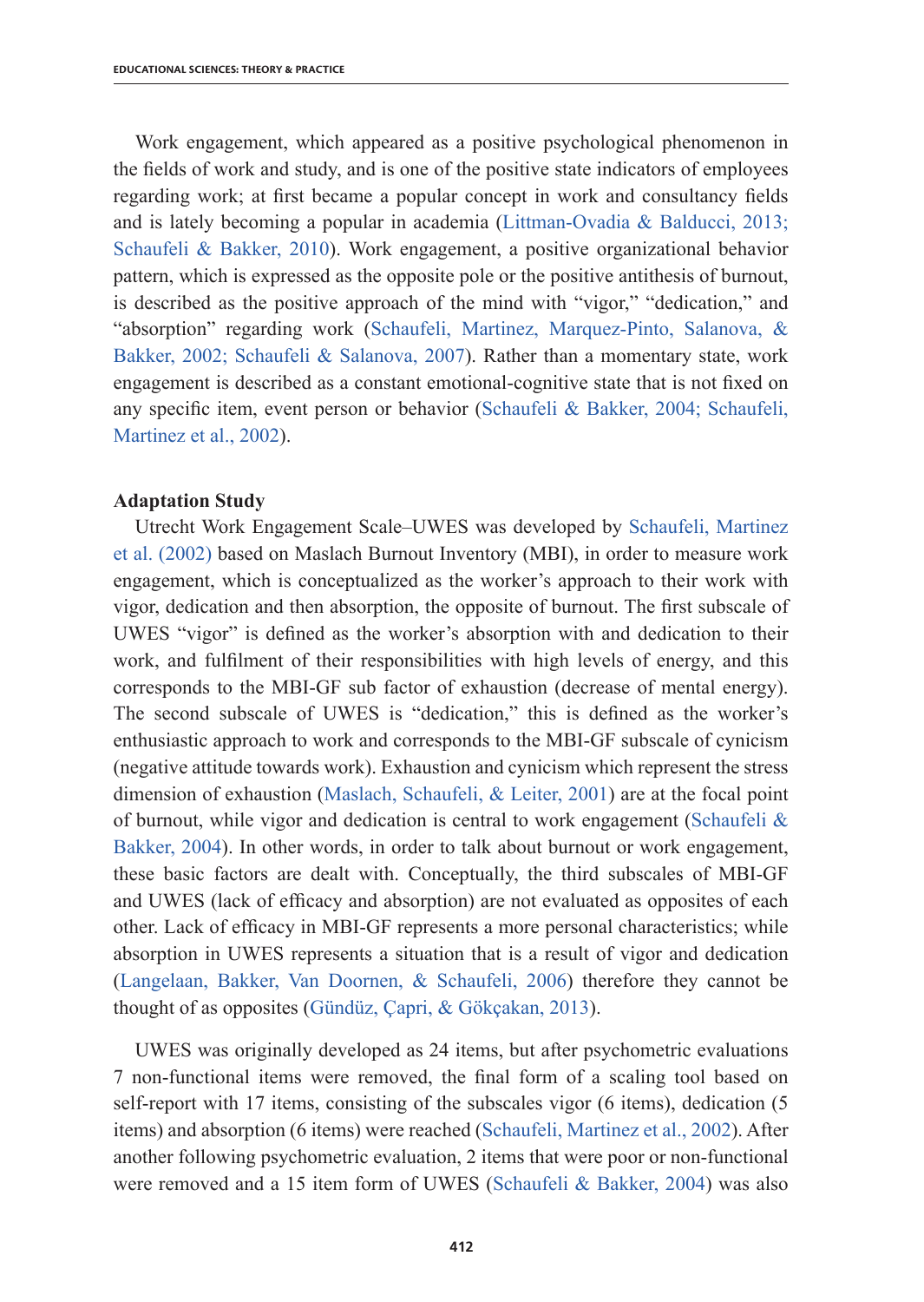used in certain studies (Kutsal, 2009; Salanova, Schaufeli, Llorens, Peiró, & Grau, 2000; Xanthopoulou, Bakker, Kantas, & Demerouti, 2012). At the final stage, a 9 item form of UWES-SF with 3 items in each subscale was developed by Schaufeli and Bakker (2004).

The psychometric qualities of these developed forms were tested on over 30,000 workers in various countries like China, Finland, Greece, Portugal, Spain, South Africa, Sweden, The Netherlands and Turkey. It was reported in these studies that satisfactory results were achieved in the internal consistency of the scales, test and re-test, inter-item correlation and correlation between hidden variables and that the 3 factor structure was confirmed better than the single factor structure (Gündüz et al., 2013; Hallberg & Schaufeli, 2006; Salanova et al., 2000; Salanova, Agut, & Peiró, 2005; Schaufeli, Martinez et al., 2002; Schaufeli & Bakker, 2004; Schaufeli, Taris, & Van Rhenen, 2008; Seppälä et al., 2009; Shimazu et al., 2008; Storm & Rothmann, 2003; Te Brake, Bouwman, Gorter, Hoogstraten, & Eijkman, 2007; Xanthopoulou et al., 2012; Yi-Wen & Yi-Qun, 2005). However, there is also research in the field that does not confirm the three factor structure and recommend a single factor structure (Naudé & Rothmann, 2004; Sonnentag, 2003).

On the other hand, the appearance of work engagement in literature as a concept worked on in the school setting, especially on students, starts with the development of UWES student form (Schaufeli, Martinez et al., 2002). The development process of UWES-SF is similar to the development of MBI-SF. The expressions regarding workplace and working in the worker form were adjusted to classrooms and studying in the student form. Thus, the work engagement idea was conceptualized around attendance to class and study tasks for the UWES-SF.

In the development works of UWES-SF when the first psychometric results on 314 Spanish grad students were observed; the original 3 factor structure was confirmed, the internal consistency coefficients of the 3 subscales (vigor, dedication, absorption) were found to be .78, .84 and .73 respectively, and the relationship between observed variables were reported to be .70 and over, relationship between hidden variables were reported as .90 and over. Also, significant negative relationships were found with the MBI-SF subscales, the highest correlation values were found with the efficacy subscale (-.60 and -.68), which was followed by cynicism (-.22 and -.51) and exhaustion (-.12 and -.20) subscales.

In another study, where Schaufeli, Salanova, González-Romá, and Bakker (2002) worked with 623 Spanish, 727 Portuguese and 311 Dutch grad students, it was reported that the original 17 item scale with 3 factors was not confirmed well enough and after some modifications and the removal of the 3 non-functioning items, the new 14 item scale with 3 factors received better confirmatory results. Also the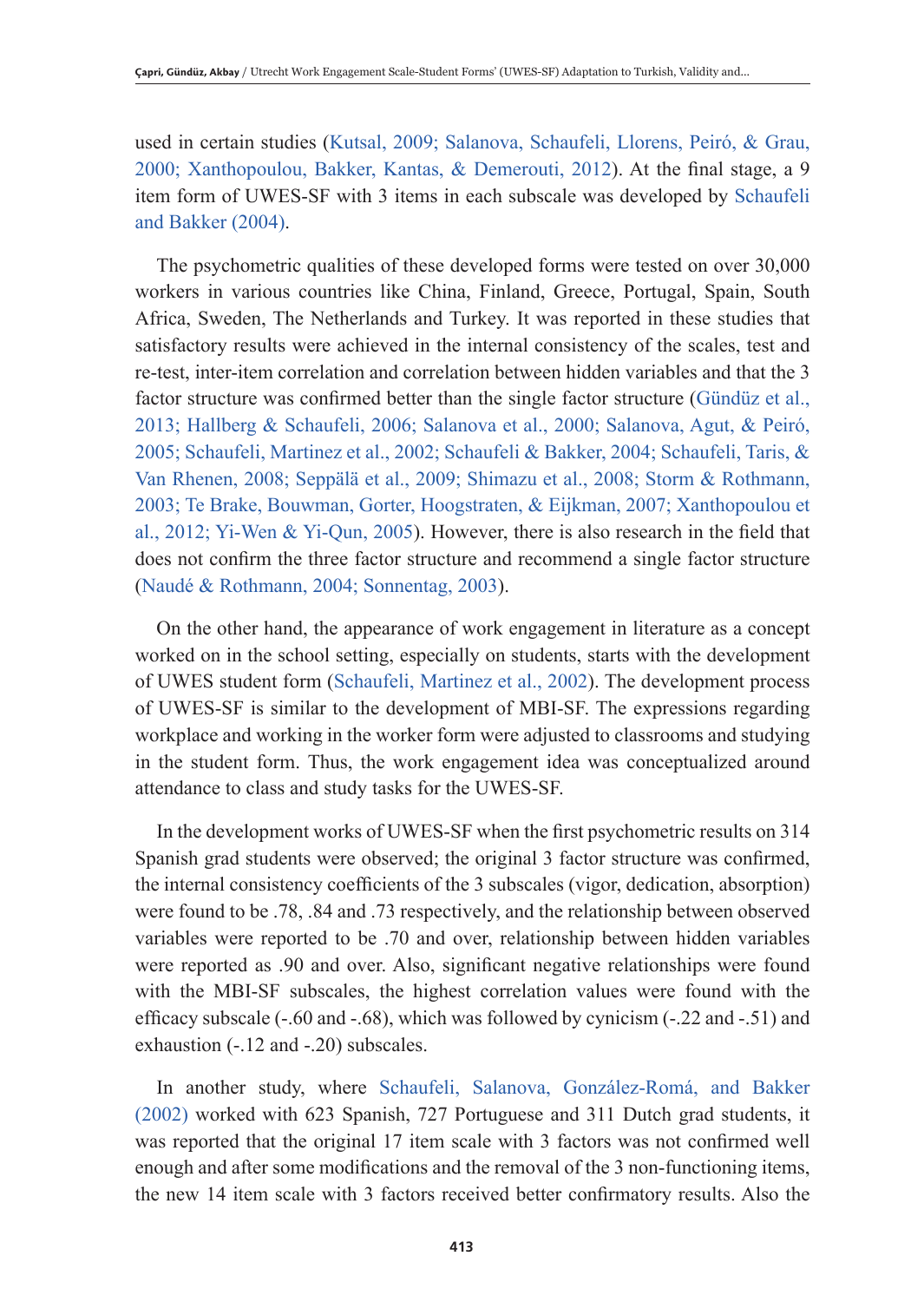Spanish, Portuguese and Dutch samples show the vigor, dedication and absorption subscales have a internal consistency coefficient between .65-.86 and the correlation coefficient between the subscales are between .71-.94. Also, while a significant negative relationship was found with the MBI-SF subscales, the highest correlation value was for efficacy subscale (-.48 and -.69), followed by cynicism (-.25 and -.67) and exhaustion (-.03 and -.30). On the other hand, the relationship between UWES-SF and academic performance was evaluated, while in the Spanish sample a low positive correlation was found for all 3 subscales, for the Portuguese sample only vigor and absorption subscales, and for the Dutch sample only vigor subscale was found to have a low positive correlation.

Finally, Schaufeli and Bakker (2004) who released the UWES handbook, conducted an investigation for both the original long (17 items) and short (9 items) forms on 527 Dutch university students, and completed a psychometric analysis for single factor and 3 factor characteristics. While it was reported that 3 factor analysis results were more confirmative than single factor results in both long and short forms, it was also emphasized that the best results were received from the 3 factor short form. It was stated, that the fact that the internal consistency coefficients for the short form (.70- .84) were all above .70, which was accepted as the criterion, supports this result. Also under the light of the correlation values between observed and hidden variables, it was mentioned that the 3 factor short form represents the work engagement of students better than the long form and that it can be used by getting the total points. On the other hand, the correlation the short form with the subscales of MBI-SF was found to be the highest in the efficacy subscale (-.46 and -.56), followed by the cynicism subscale (-.26 and -.60) and the exhaustion subscale (-.00 and -.16). There was no significant difference between sexes, but a positive relationship with low correlation was reported for the age variable, showing that older students felt more work engagement.

In our country, it is seen that many different researchers adapted the UWES and conducted research on various occupation groups at parallel time frames (Bal, 2008; Erim, 2009; Gündüz et al., 2013; Güneşer, 2007; Öner, 2008; Turgut, 2011). But the UWES-SF was only used in the scope of two different studies. One of these (Kutsal, 2009), involved 657 high school students and used the 15 item form, naming it the Utrecht School Devotion Scale (USDS) in order to benefit from the scale dependent validity of the MBI-SF adaptation. At the end it was reported that, the 15 item 3 factor scale was not confirmed well enough, and after the 4 non-functioning items were removed and some modifications were made, the 11 item 3 factor structure gave better confirmatory results. The internal consistency coefficients for the subscales named "effort" (3 items), "dedication" (4 items) and "absorption" (4 items) were found to be .80, .79 and .75, respectively, and also the test re-test that was conducted with 3 week intervals provided very high reliability results.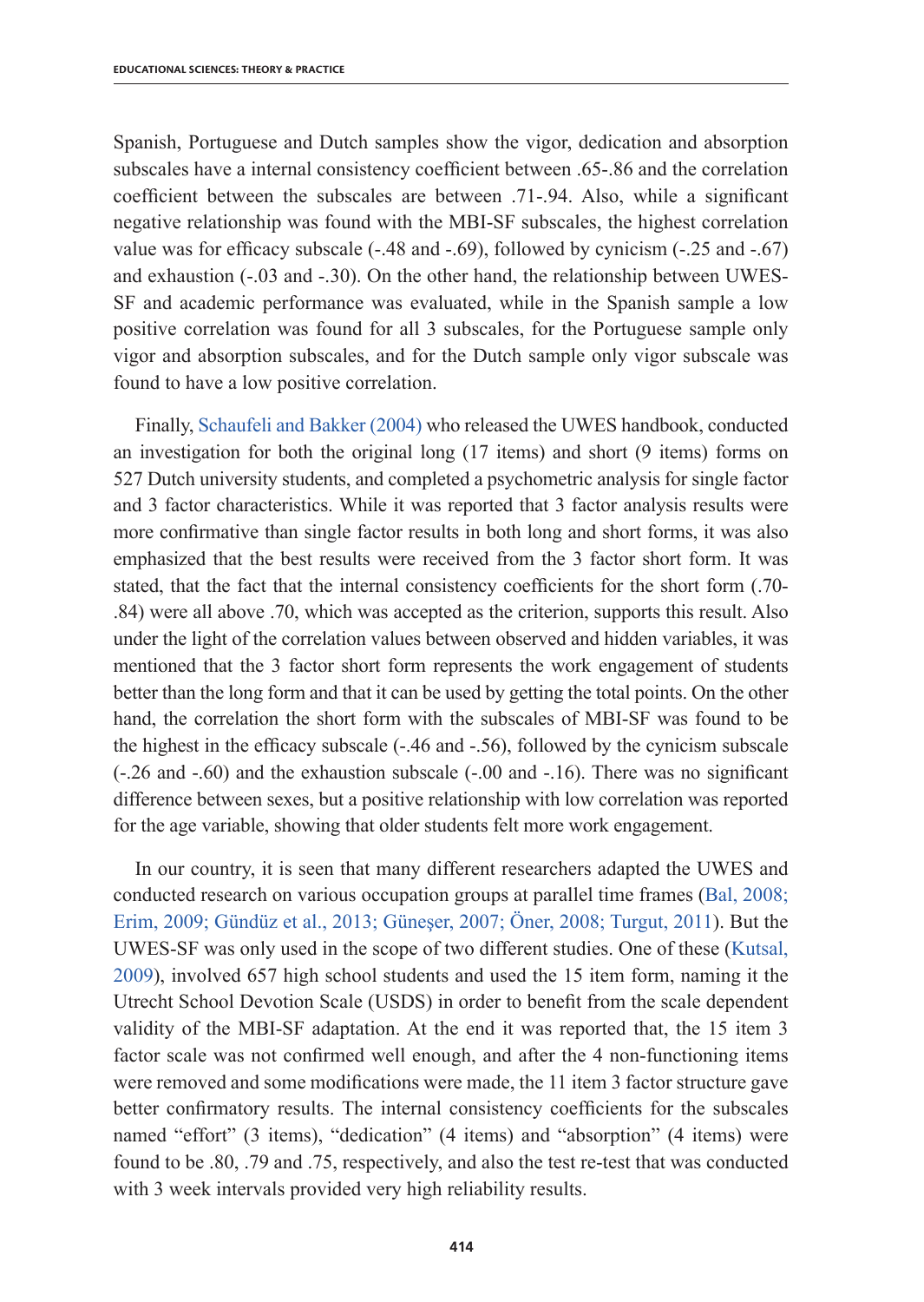In the other study, Çapri, Gündüz, and Akbay (2013) aimed to examine the predictive effect of burnout, work engagement and hopelessness points on life satisfaction points; they used the translation form of UWES adapted by Gündüz et al. (2013) to be used on workers. In order to make this translation of UWES applicable to the student population of the study, they made the same adjustment that Schaufeli, Martinez et al. (2002) did and replaced "work" with "study" and only analyzed factor structure. In the light of all these theoretical explanations and conducted research, considering that student burnout is an erosion of work engagement in the school setting, the psychometric characteristics of both the original 17 item UWES form and the short 9 item UWES form need to be applied and comparatively analyzed on the students in our country, and contributed to the literature. Thus, a valid and reliable measurement of students' work engagement, who are in a very stressful developmental stage and are trying to overcome their responsibilities, can be completed and a buffer could be created to help them cope with their burnout. For this reason, the primary objective of this study, is to conduct the adaptation, validity and reliability studies of UWES-SF's long (17 items) and short (9 items) forms and 3 factor analyses on the high school students of our country.

It is thought that the aforementioned measuring tools are not only contributing to field work, but also provide support in the exploration and understanding of academic procrastination and responsibility structures that are often researched in students' academic lives. It was aimed with the scope of this study to create a model in examining the mediating effect of school engagement between academic procrastination and academic responsibility.

#### **Work Engagement, Academic Procrastination and Academic Responsibility**

When you look at it from a psychological perspective, the basic activities of a student (attending class, mandatory activities such as completing assignments and goal based tendencies like passing exams) can be classified as "work" and mean the same as a "job" (Schaufeli & Taris, 2005). Students' work engagement reaction to school/class tasks, is held as an important factor that contributes to their healthy development and academic success (Li & Lerner, 2011; Motti-Stefanidi & Masten, 2013; Taominen-Saoni & Salmela-Aro, 2013).

Students' engagements with their class assignments are parallel to the workers' engagements with their work. Students' work engagement regarding school and class assignments consists of three dimensions; vigor (emotional), dedication (cognitive) and absorption (behavioral) (Salmela-Aro & Upadyaya, 2012; Schaufeli, Martinez et al., 2002). Within this frame, the "vigor" dimension of engagement means being energetic while studying; "dedication" means the student is applying themselves to their classes enthusiastically and finding their work meaningful. The "absorption"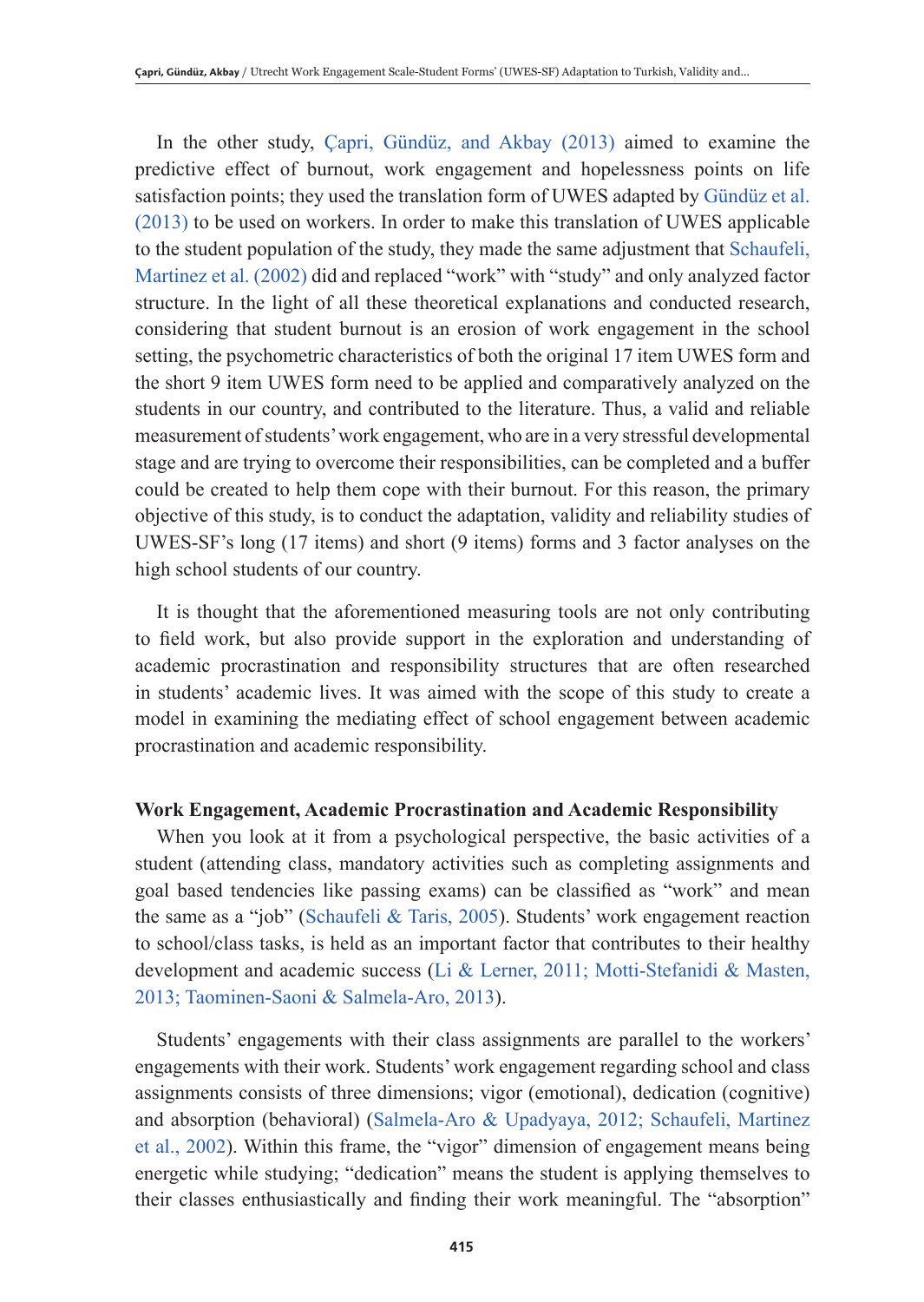dimension describes the situation where the student is concentrated at a maximum level and gets so involved with their studies that they lose track of time.

Every individual has choices that they need to make, work they need to undertake and responsibilities that they need to fulfil in their lifetime. The concept of responsibility is defined as "a person accepting the consequences of their own behavior or any event that falls under their jurisdiction" in the Turkish Language Society dictionary. Responsibility: is the personality trait that shows how much control and discipline a person has. People who are at the higher end of this dimension, are organized, determined people who act based on a plan. The people who are at the lower end of this dimension are described as careless, easily distracted and unreliable (Arthur & Graziano, 1996). Yalom (1999) describes a responsible person as someone who respects themselves and others, handles their own work in order not to be an unnecessary burden to anyone, realizes their own self-worth and holds themselves accountable for everything that is related to them. Academic responsibility is defined as; a students' ability to identify their assigned tasks in the academic setting, define themselves in the academic field and their inner motivation to complete their tasks at the appropriate time frame (Akbay, Çapri, & Gündüz, 2013). Almost every individual postpones their activities or tasks and responsibilities that they need to complete to a further date for various reasons, in other words, they procrastinate (Reasinger & Brownlow, 1996; Senecal, Koestner, & Valerand, 1995). Procrastination is, generally, defined as "postponing, delaying or putting off of a task or decision to another time" (Haycock, McCarthy, & Skay, 1998, p. 317; Kachgal, Hansen, & Nutter, 2001, p. 14; Milgram, Mey-Tal, & Levinson, 1998, p. 297). Milgram and Tenne (2000) describe postponing of work to the last possible minute, delaying and avoiding the task or decision making, as a personality trait or a situational tendency. Ellis and Knaus (1977) define postponing behavior as the struggle in completing daily responsibilities due to a lack of organization and time management.

When the field literature regarding procrastination is examined, it can be seen that most of the studies were conducted on students and most were focused on academic procrastination, which is a type of procrastination. Senecal et al. (1995) define academic procrastination behavior as a person avoiding starting academic tasks until they feel a high level of anxiety. Ellis and Knaus (1977) define academic procrastination as preparing for an exam or completing a homework at the last possible minute. Rothblum, Solomon, and Murakabi (1986) define academic procrastination behavior as a two stage situation; postponing academic tasks most or all of the time and feeling anxiety due to the postponed task most or all of the time. As it can be understood from these descriptions, academic procrastination is not only delaying a task but also experiencing the stress and anxiety due to that delay (Akbay, 2009).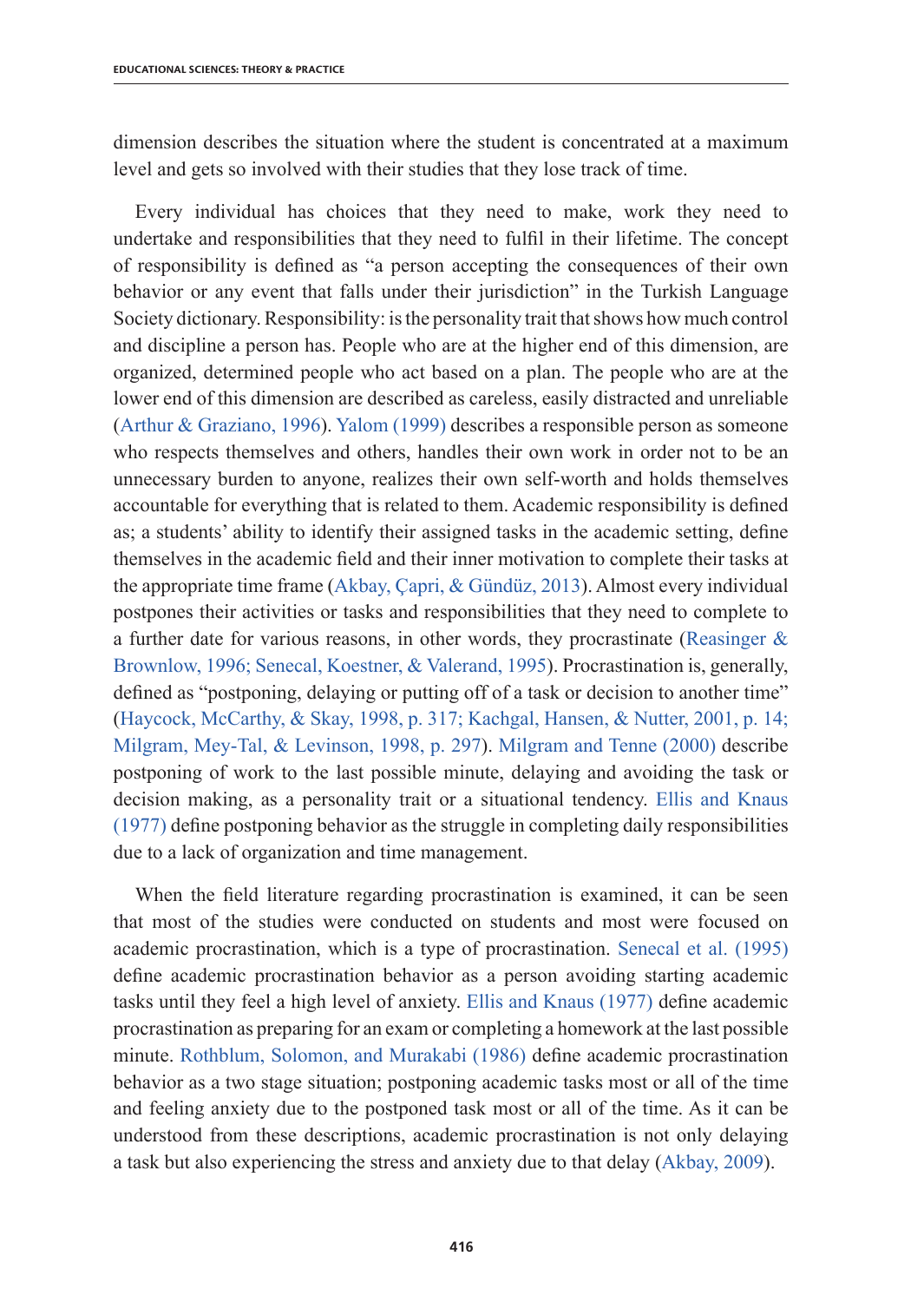It is observed that when the definitions of academic procrastination and academic responsibility were made, they were not thought of as being separate from each other. Coming from the definitions made for both of these concepts; the conviction that a person needs to be more disciplined, more planned, more decisive and namely be more responsible to reduce academic procrastination behavior, can be made. Research findings also show that there is a negative relationship between academic procrastination and responsibility (personal trait) (Çelikkaleli & Akbay, 2013; DiazMorales, Cohen, & Ferrari, 2008; Johnson & Bloom, 1995; Lee, Kelly, & Edwards, 2006; Watson, 2001).

When looked at from this frame, it is expected that students with higher academic engagement levels will show more responsible behavior and less academic procrastination. According to Wonglorsaichon, Wongwanich, and Wiratchai (2014), a student's engagement with their class assignments have an important role in their learning process and success. Students with higher levels of engagement also have more school devotion and don't have attendance problems. Studies show the results of engagement and it's predictive effect in students' academic achievements, positive sense of self and well-being (Li & Lerner, 2011; Salmela-Aro & Upadyaya, 2012; Şirin & Rogers-Şirin, 2005; Taominen-Saoni & Salmela-Aro, 2013).

The high school period, where profession selections have not been made yet, represents a critical stage in a person's life. In this stage, students face major responsibilities such as making decisions to shape their future, creating a course of action and academic plans for their chosen profession and university which should be based on their performance and talents, and following through with these plans. It is stated that as a result of not creating developmental, preventative and fixative solutions to these problems, the academic failure rate of students are increasing and the youth is facing serious time and economical loss (Türküm, 2007). It is thought that the mediating role of engagement between procrastination and responsibility should be examined, since engagement is related to both academic responsibility and academic procrastination, along with many other fields in the school that are related to the students. When it is considered from a life assignment angle, student life and in particular high school can be looked at as a crossroads where decisions that can affect a person's academic, occupational and personal life is made. It is personally and socially expected that responsible behaviors increase and procrastination behaviors decrease in this process. Therefore, it can be educationally, personally and professionally beneficial for students, to study variables that can affect both of these parameters. Since academically responsible individuals will be more engaged with their school related assignments, it is thought that they will have a lesser tendency towards academic procrastination. This research model that was created based on this hypothesis, was not encountered in any national or international literature. It can be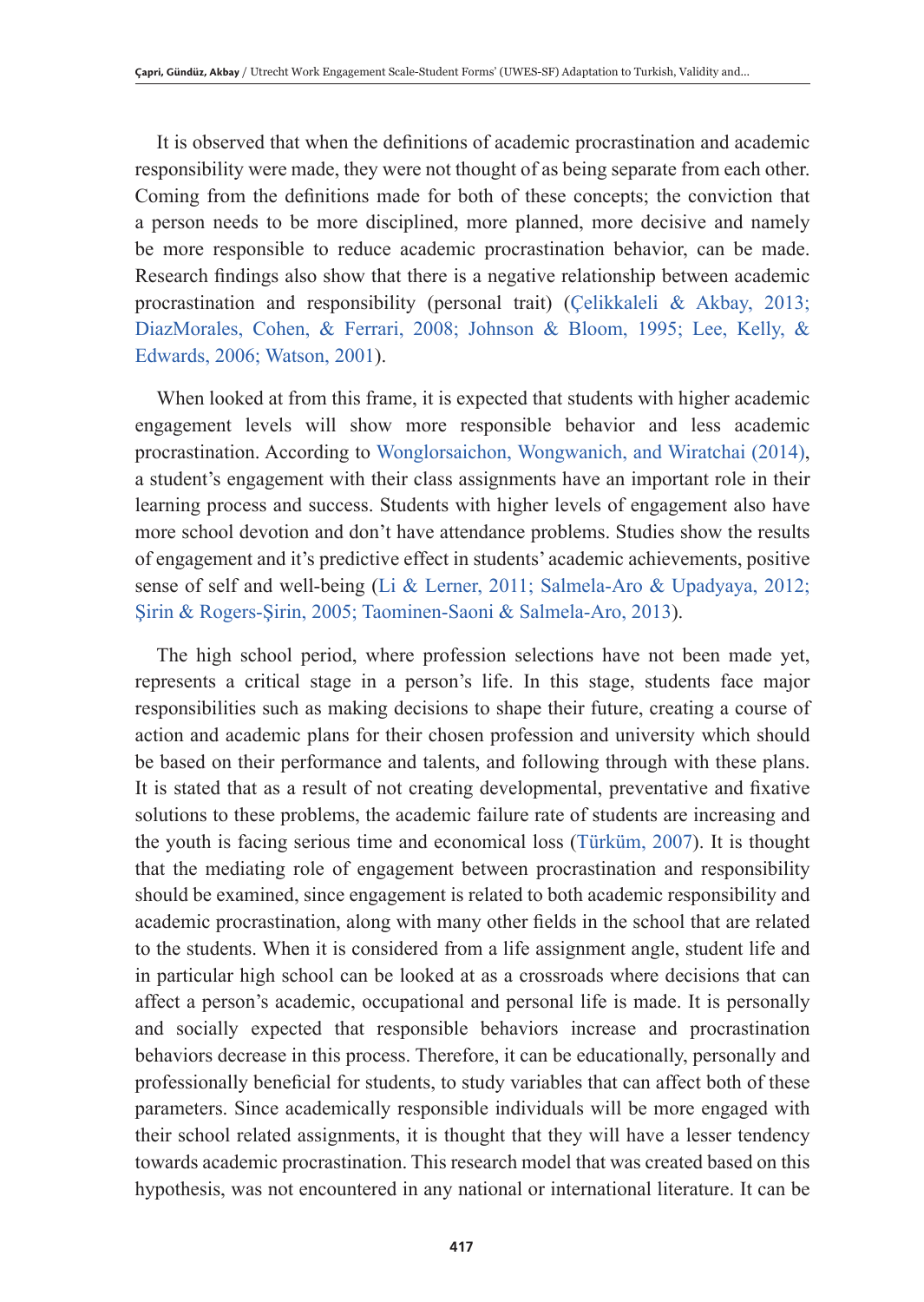expressed that this research model, which will be tested in the scope of the secondary objective of this research, will be useful for this field. The acquired findings will be able to shed light on new research, which will support the newly researched areas of student burnout and work engagement, which will help achieve the individual's, schools' and society's general expectations from a student - which is academic well-being. It can also be said that the acquired findings will support school based psychological counselling and educational and personal guidance studies. Starting from this point, the secondary objective of the study is to examine the mediating role of work engagement between academic procrastination and academic responsibility in high school students.

## **Method**

## **Research Model**

The primary goal of this study is to complete the adaptation, validity and reliability studies of the long (17 items) and short (9 items) forms of UWES-SF, developed by Schaufeli, Martinez et al. (2002). The secondary goal of this study is to study the mediating role of work engagement between academic procrastination and academic responsibility in high school students. This study which is conducted in line with the two objectives, have a descriptive research quality in the scanning model.

## **Study Group**

To create the study group, data was collected from a total of 700 volunteer high school students enrolled in various types of high schools in the Mersin area for the academic year of 2013-2014, who were chosen by the simple randomized sampling method. The data of 23 students, 14 girls and 9 boys, were excluded because their personal information or scale forms were incomplete. On the other hand, in order to examine the single variable and multivariable normality assumptions of the remaining data and to determine the outliers; distortion values, z scores and Mahalanobis distance coefficients were checked, the data of 48 girls and 32 boys, a total of 80 students were excluded from evaluation. In light of these results, the study group consisted of 339 girls (56.8%) and 258 boys (43.2%), for a total of 597 students. 264 were in Year 9 (44.2%), 183 were in Year 10 (30.7%), 87 were in Year 11 (14.6%) and 63 were in Year 12 (10.6%). Out of the students whose age range varied between 13 and 21, 125 (20.9%) were enrolled in regular high school, 145 (24.3%) were enrolled in occupational high school, 152 (25.5%) were enrolled in Anadolu high school and 47 (7.9%) were enrolled in a science high school.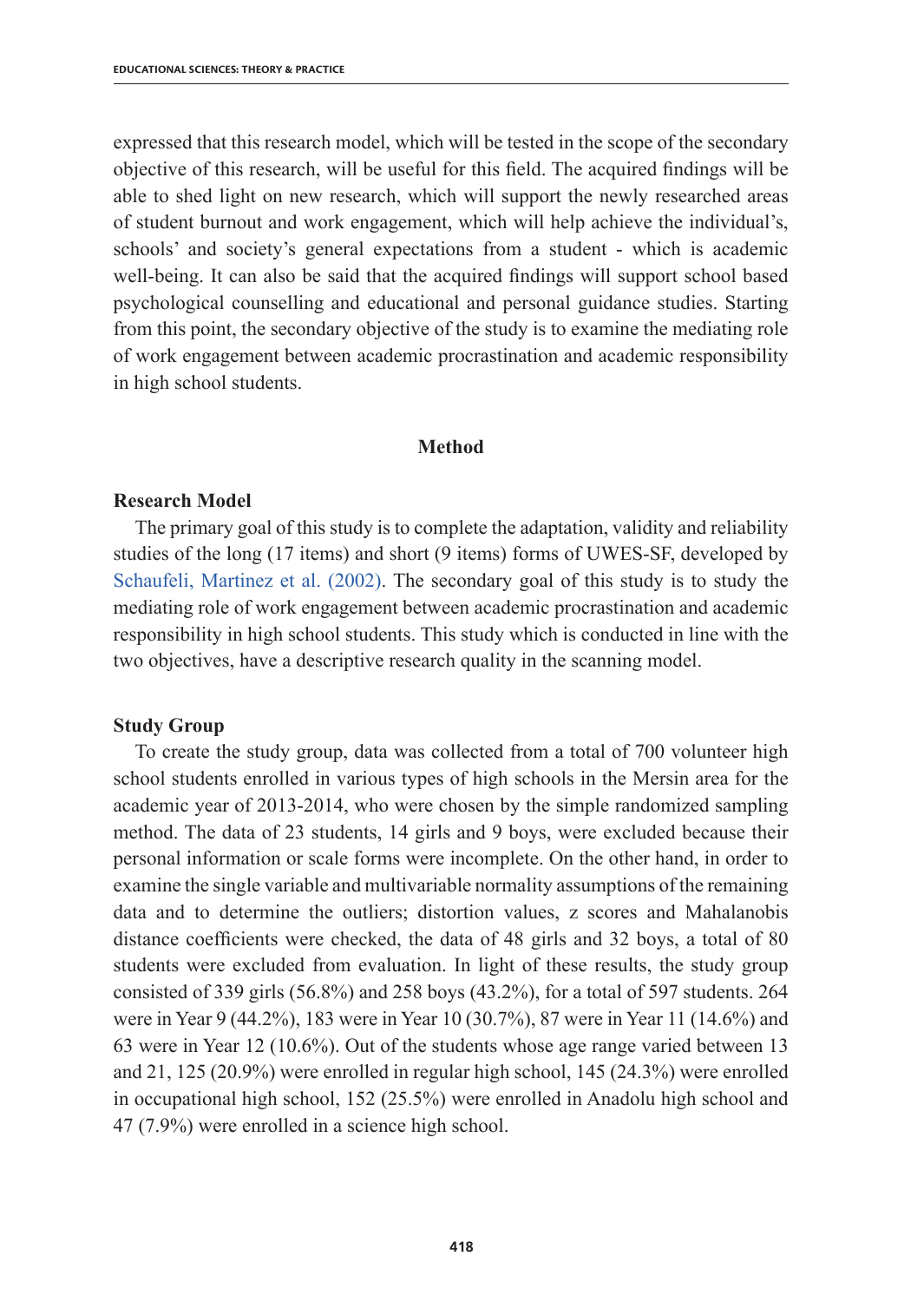## **Data Collection Tools**

**Utrecht Work Engagement Scale-Student Forms (UWES-SF).** The original UWES-SF form, developed by Schaufeli, Martinez et al. (2002) is a seven graded *Likert* type scale consisting of 17 items and three subscales. The "Vigor [*V*]" subscale consists of 6 items  $(1, 4, 8, 12, 15, 17)$ , "Dedication  $[D]$ " consists of 5 items  $(2, 5, 17, 17)$ 7, 10, 13) and the "Absorption [A]" subscale consists of 6 items (3, 6, 9, 11, 14, 16). The scale items were scored as "0 - Never" and "6-Always". During scoring, a total point and subscale points can be acquired for each person. As the score increases, work engagement is increased. The short UWES-SF form with 9 items, developed by Schaufeli and Bakker (2004) has three subscales with 3 items each. The scoring and evaluation of the short scale is the same as the original scale, and the internal consistency coefficients for the subscales of the short form are .73, .76 and .70 respectively, while the coefficient for the total scale is measured as .84. In this adaptation study, a 5 level grading (never, sometimes, occasionally, usually, always) was adapted for both scaling tools, for the same reasons that are mentioned for the MBI-SF. Within the scope of this study, the internal consistency coefficients for the subscales and total of the long (17 items) form were observed between .79 and .93; while the internal consistency coefficients for the subscales and total of the short (9) items) form varied between .72 and .88.

**Maslach Burnout Inventory-Student Form (MBI-SF).** The "Maslach Burnout Inventory-Student Form" (MBI-SF) developed by Schaufeli, Martinez et al. (2002) and adapted to Turkish, and studied for validity and reliability by Çapri, Gündüz, and Gökçakan (2011) was used in the study. MBI-SF, which is an adaptation of Maslach Burnout Inventory-General Form (Schaufeli, Leiter, Maslach, & Jackson, 1996) aimed at students, consists of 13 items and 3 subscales. The Exhaustion [EX] subscale has 5 items, Cynicism [CY] and Efficacy [EF] subscales have 4 items each. The scale items are scored in the style of "1 never" and "5 always". A high score in the exhaustion and cynicism subscales and a low score in the efficacy subscale (it is scored inversely) shows burnout. In scoring, three different burnout points are calculated for each person. Ergin (1992) who previously translated the Maslach Burnout Inventory (MBI) developed by Maslach and Jackson (1981) for people who work in environments where they are face to face with people, has stated that the 7 grade scoring style is not appropriate for Turkish culture. For this reason, a 5 grade scoring (never, sometimes, occasionally, usually, always) was adopted. The Cronbach Alpha internal consistency coefficients that were calculated to determine the reliability of the scale was wound as .76, .82 and .61, respectively, while the test-retest reliability results were found as .76, .74 and .73, respectively. Within the scope of this research, the Cronbach Alpha reliability coefficients of the scale were calculated as .76, .80 and .64, respectively.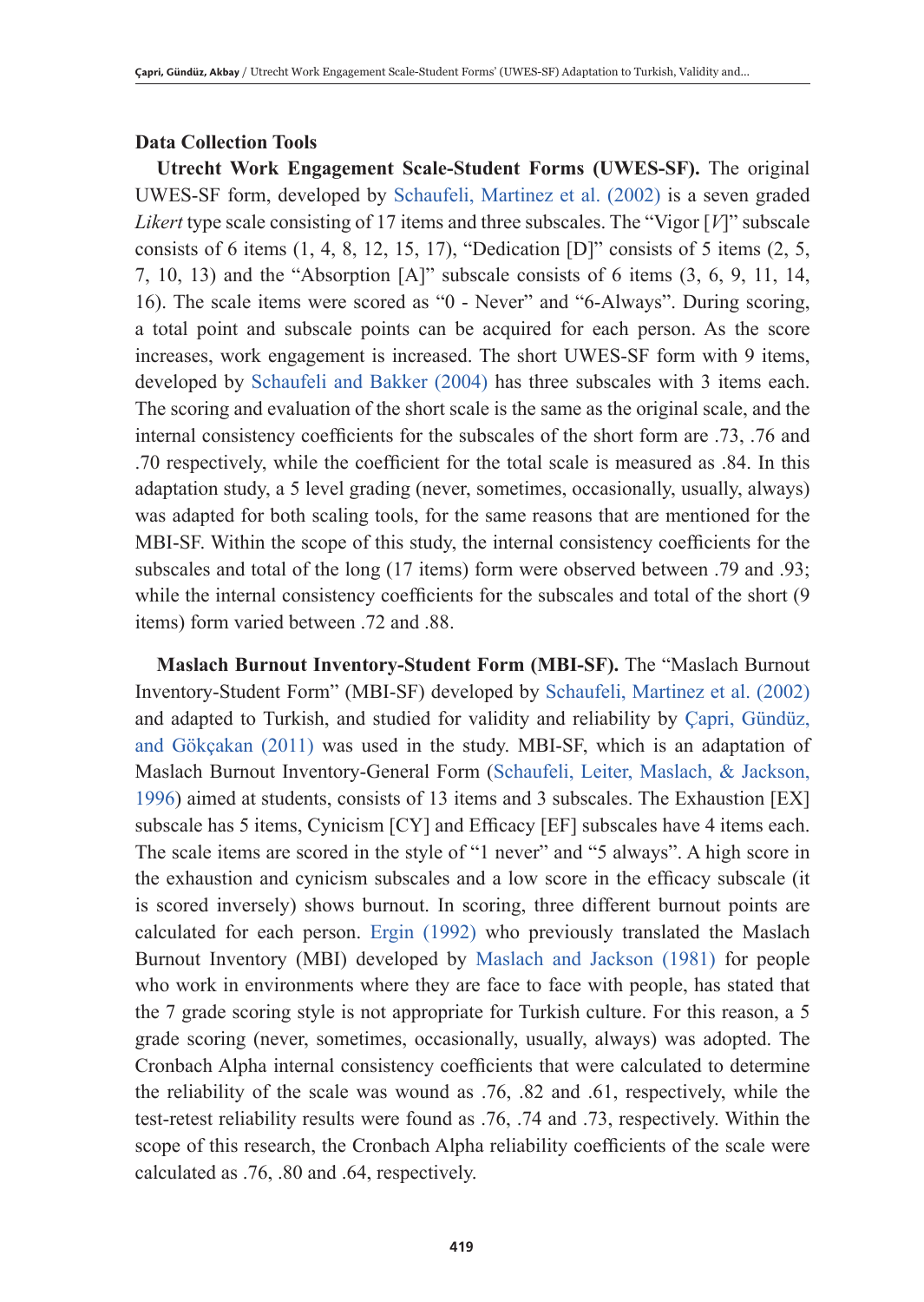**Academic Responsibility Scale (ARS).** The scale, developed by Akbay et al. (2013) consists of 25 items. It is a 5 grade *Likert* type scale. The lowest possible achievable score is 25 and the highest possible score is 125. The Cronbach  $\alpha$ coefficient for the total scale was found to be .91. The item total test correlations for the points received from each question of the scale and for the total score was said to vary between .41 and .62. The increase in scores mean that the individuals are showing academically responsible behavior. The internal consistency of this scale was found to be .94 in this study.

**Academic Procrastination Scale (APS).** The APS, developed by Çakıcı (2003) has 12 negative and 7 positive items, a total of 19 items. It is a 5 grade *Likert* type scale, and it is scored in a single directional way that if a person says "it doesn't reflect me at all" to an item involving academic procrastination they receive 1 and if they say "it reflects me completely" they receive 5 points. The lowest possible achievable score is 19 and the highest possible score is 95. A high score received from this scale shows that a student is an academic procrastinator. The Cronbach Alpha coefficient for the 1st factor of the scale is .84. The Cronbach Alpha reliability coefficient for the entire academic procrastination scale is .92. Test-retest correlation coefficient of the APS was found to be .89, calculated after applying it to 65 high school students with a 17 day interval. The test-retest reliability coefficient for the 1st factor was calculated as .80 and for the 2nd factor as .82. Within the scope of this study, the Cronbach Alpha reliability coefficient for the total scoring of the scale was found to be .82. The academic procrastination scale was used single dimensionally in this study.

**Personal Information Form.** This form was created by the researchers to receive the sex, age, school grade level and high school type information of the students that are a part of the study group.

## **Data Analysis**

After the data collection process was finished, the acquired data was prepared to be used by the computer to conduct appropriate statistical applications. Confirmatory factor analysis (CFA) was used in order to investigate the factor structure of UWES-SF, which forms the primary objective of the study. CFA was conducted using Lisrel 8.71 (Jöreskog & Sörbom, 2004). Maximum Likelihood (ML) method was used in the analyses. In order to evaluate the adaptation quality of the model, various adaptation index criteria was used. The oldest and most commonly used statistics regarding model-data adaptation with CFA is χ2 (chi-square). χ2 adaptation statistics is sensitive to the sample size, and causes problems especially with samples with more than 250 members. In order to eliminate this problem, using other adaptation indexes along with  $\chi$ 2 is recommended (Bentler, 1990). In this direction, commonly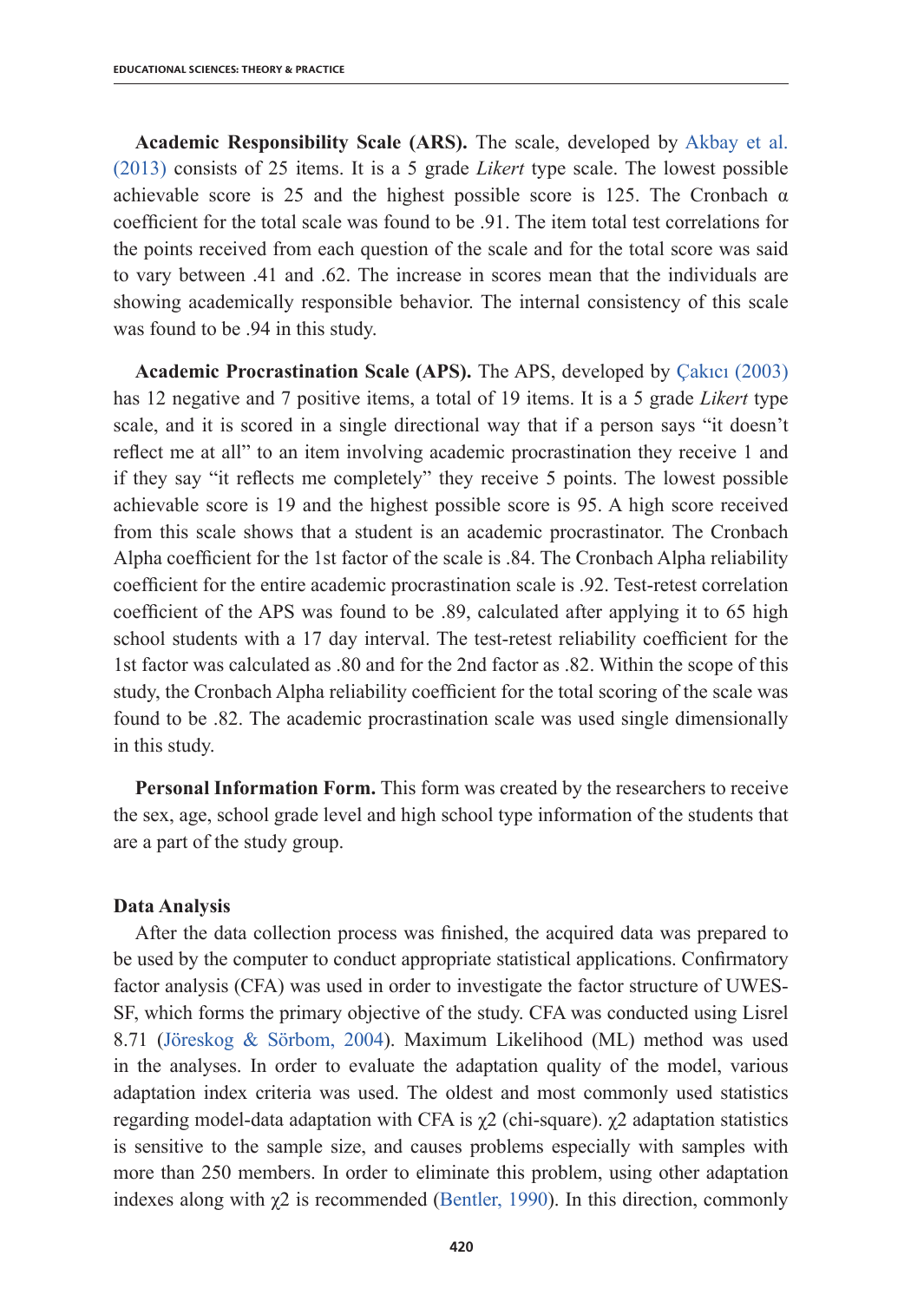used adaptation indexes like χ*2/sd*, GFI (Goodness of fit index; Jöreskog & Sörbom, 1981), AGFI (Adjusted goodness of fit index; Jöreskog & Sörbom, 1981), RMSEA (Root mean square error of approximation; Steiger & Lind, 1980), CFI (Comparative fit index; Bentler, 1990), RMR (root mean square error of approximation), SRMR (Standardized root mean square error of approximation) were used. For χ*2/sd* a value of 3 or lower shows good adaptation, and values up to 5 show sufficient adaptation (Kline, 1998; Marsh, & Hocevar, 1988). It is acceptable for the GFI, AGFI and CFI values to be over .90, if it is over .95 it is said to be well adapted (Hu & Bentler, 1999; Schermelleh-Engel, Moosbrugger, & Müller, 2003). On the other hand RMSEA, RMR and SRMR index values below .05 points to very close model data adaptation; up to .08 is acceptable adaptation; and  $\geq$  .10 shows poor model data adaptation (Browne & Cudeck, 1993; Schermelleh-Engel et al., 2003). The correlation values between the subscales of Maslach Burnout Index-Student Form (MBI-SF), whose adaptation study was completed by Çapri et al. (2011) to determine the criterion related validity of the scales, and the UWES-SF observed and hidden variables were calculated using *Pearson* moment correlation coefficient. Cronbach Alpha coefficient was used to determine internal consistency reliability coefficients; inter-item correlation and totalitem correlation was calculated to determine item validity and homogeneity. Criteria was set as .70 and above for Cronbach Alpha coefficients and .40 and above for item total test correlations (Nunnaly & Bernstein, 1994). In addition to this, t-test was used to see if the scale points varied based on gender and *Pearson* moment coefficient was calculated to determine the relationship between the variables, age and perceived success. To examine "the mediating role of work engagement between academic procrastination and academic responsibility in high school students" as the secondary objective of the study, a multi regression analysis was used in data interpretation. The mediating effect was done according to the model recommended by Baron and Kenny (1986). The assumptions of the multiple regression analysis were tested before data analysis. A normal and linear spread of the data was observed after testing.

## **Findings**

Findings related to the primary objective of the research are included in this section.

## **Translation Studies Regarding the Scales**

The translation study of UWES-SF original long (17 items) and short (9 items) was carried out in two phases. Firstly the scales were translated to Turkish and afterwards a translation reliability study was conducted. In the first phase, the items in the English original version of the scale were translated to Turkish by the researchers and 9 experts working in the fields of Psychological Counselling and Guidance, and English Education. The experts were asked to remain faithful to the original text and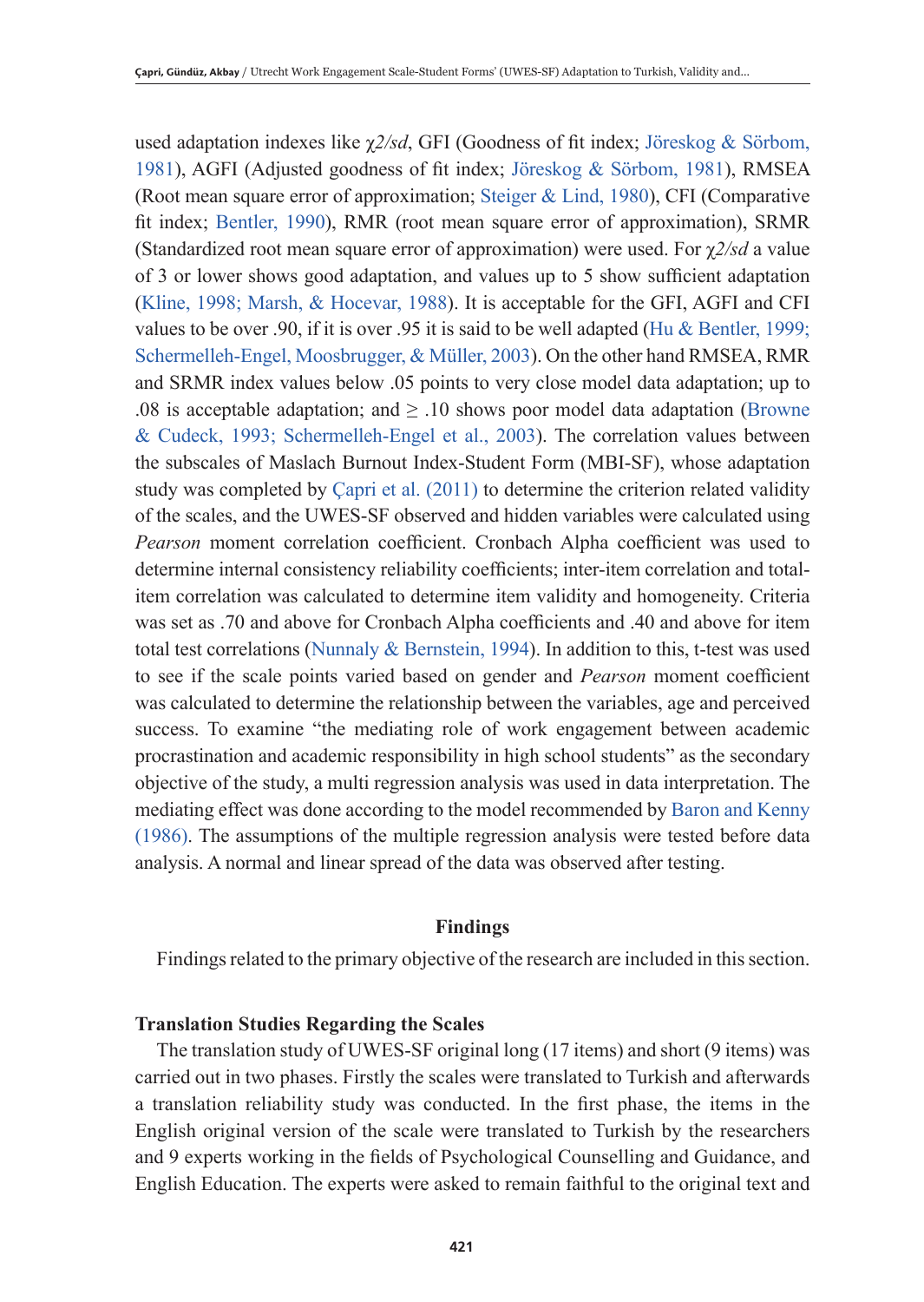to be understandable by our society, they completed these translations separately and the translated texts were evaluated together to choose the best possible translation for each item. Afterwards, this form was presented to the opinion of 3 experts in the field of Turkish Education, for them to evaluate the use of grammar and language rules. Lastly, the researchers controlled the items and gave them their final state, this is how the Turkish forms became ready to be used in research. In the second phase, in order to provide evidence for the translation reliability and to determine the equivalence of the Turkish forms, 45 4th year English Teaching students were subjected to the Turkish and English forms with a 3 week interval. The correlation coefficient for the points acquired by this application is .78 for the long form (17 items) and .76 for the short form (9 items). To conclude, the high correlation between the results of the Turkish and English UWES-SF forms was accepted as an evidence to the appropriate translation and reliability of the Turkish scale.

# **Validity Studies Regarding the Scales Structure validity.**

*Confirmatory Factor Analysis.* Confirmatory factor analysis (CFA) was used in order to investigate the single and three factor structure of UWES-SF's long (17 items) and short (9 items) forms which were subjected to adaptation studies. Model adaptation index according to UWES-SF confirmatory factor analysis results are presented in Table 1.

Table 1

*Model Adaptation Index According To UWES-SF Confirmatory Factor Analysis Results* 

| Scales                                 | Analysis               | $\gamma$ 2 | sd  | $\gamma$ 2/sd | GFI | AGFI | <b>RMSEA</b> | NFI | <b>NNFI</b> | <b>CFI</b> | <b>SRMR</b> |
|----------------------------------------|------------------------|------------|-----|---------------|-----|------|--------------|-----|-------------|------------|-------------|
| UWES-SF-Long<br>Form (17 Items)        | 1 Factor               | 463.09     | 119 | 3.89          | .92 | .89  | .070         | .97 | .98         | .98        | .039        |
|                                        | 1 Factor<br>(Modified) | 395.13     | 118 | 3.34          | .93 | .91  | .063         | .98 | .98         | .98        | .037        |
|                                        | 3 Factor               | 459.85     | 116 | 3.96          | .92 | .89  | .071         | .97 | .98         | .98        | .039        |
|                                        | 3 Factor<br>(Modified) | 387.74     |     | 115 3.37      | .93 | .91  | .063         | .98 | .98         | .98        | .036        |
| <b>UWES-SF-Short</b><br>Form (9 Items) | 1 Factor               | 151.55     | 27  | 5.61          | .95 | .91  | .088         | .97 | .96         | .97        | .040        |
|                                        | 1 Factor<br>(Modified) | 85.97      | 26  | 3.30          | .97 | .95  | .062         | .98 | .98         | .99        | .031        |
|                                        | 3 Factor               | 86.96      | 24  | 3.62          | .97 | .94  | .066         | .98 | .98         | .99        | .035        |
|                                        | 3 Factor<br>(Modified) | 75.34      | 23  | 3.27          | .97 | .95  | .062         | .98 | .98         | .99        | .029        |

When the unmodified analysis findings regarding the confirmatory factor analysis are examined, it is seen that every result except the UWES-SF short form (9 items) single factor analysis points to acceptable confirmatory results. When the single factor analysis of UWES-SF short form (9 items) is observed, the χ*2/sd* value which was expected to be between 3-5 is found to be a little higher than the acceptable level.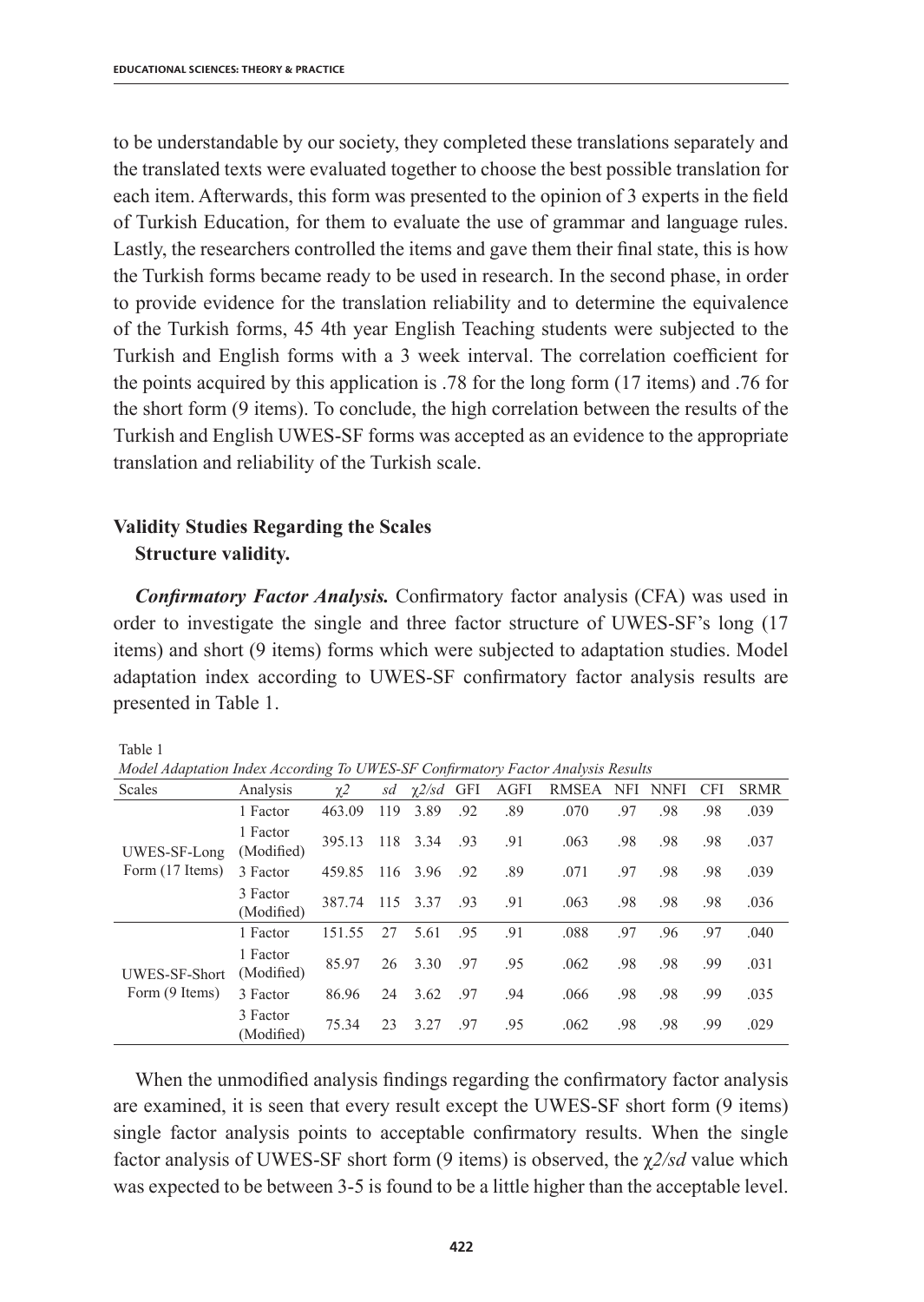On the other hand, since the  $\chi$ 2/sd value is sensitive to sample size, it is expressed that it needs to be evaluated along with other adaptation indexes (Bentler, 1990; Jöreskog and Sörbom, 2004) therefore the other values were looked at as well. Even though the RMSEA value seems to show a poor adaptation with a value slightly over .08, the AGFI value is acceptable, and the GFI, NFI, NNFI, CFI and SRMR values all show good adaptation levels. In this situation, considering all of the acquired model adaptation indexes, it can also be thought that the UWES-SF short form (9 items) single factor analysis is also on acceptable confirmatory levels. On the other hand, when the recommended modifications are observed, one modification that provides enough correction for every analysis and fits the theoretical environment stands out. The error variants in items 1-4 were associated with this modification. These items, which are theoretically under the same sub factor, were seen to have almost the same expression and therefore presented to experts to get their opinion. After getting the approval of field experts, the suggested modification was made and after the acquisition of values from the model adaptation index, the rise of every value into good and valid levels for UWES-SF long (17 items) and short (9 items) forms were observed. Based on these results, it can be said that the UWES-SF long (17 items) and short (9 items) forms have sufficiently high levels of structural validity and the scales' single factor and three factor structures are both confirmed.

UWES-SF's correlation values between observed and hidden variables; inter item correlation and item total correlation values; sex, age, perceived academic success and Cronbach Alpha internal consistency coefficients are presented in Table 2.

Table 2

*UWES-SF's Correlation Values Between Observed and Hidden Variables; Inter Item Correlation and Item Total Correlation Values; Sex, Age, Perceived Academic Success and Cronbach Alpha Internal Consistency Coefficients* 

| Scales      |                       |                |         | 3       | Sex | Age            | PAS     | <b>CBHV</b> |      | <b>IIC</b>  | <b>ITC</b> | Cronbach<br>Alpha |
|-------------|-----------------------|----------------|---------|---------|-----|----------------|---------|-------------|------|-------------|------------|-------------------|
| UWES-       | 1. UWES-SF            |                |         |         |     | .06            | $37**$  |             |      | $.22 - .63$ | .93        | .93               |
| SF-Long     | 2. Vigor              | $94**$         |         |         |     | .06            | $35**$  |             |      | $.34 - .61$ | .83        | .83               |
| Form $(17)$ | 3. Dedication         | $92**$         | 79**    |         |     | .04            | $35**$  | -97         |      | $.29 - .58$ | - 79       | .79               |
| Items)      | 4. Absorption         | $.95**$        | $.83**$ | $.80**$ | ۰   | .05            | $.35**$ | 1.00        | .99  | $.30 - .58$ | .83        | .83               |
| UWES-       | 1. UWES-SF            | $\overline{1}$ |         |         |     | 0 <sup>3</sup> | $36**$  |             |      | $.32 - .62$ | .88        | .88               |
| SF-Short    | 2. Vigor              | $.85**$        |         |         | -   | .06            | $.28**$ |             |      | $.38 - .61$ | .72        | .72               |
| Form (9)    | 3. Dedication         | $91**$         | $.66**$ |         | ٠   | .03            | $34**$  | -89         |      | $.45 - .51$ | .74        | .74               |
| Items)      | 4. Absorption $.90**$ |                | $.63**$ | $74**$  | ۰   | .003           | $.35**$ | .81         | 1.00 | $.44 - .58$ | .74        | .74               |

\**p* < .05 **,** \*\**p* < .01 (PAS: Perceived Academic Success; CBHV: Correlation Between Hidden Variables; IIC: Inter Item Correlation; ITC: Item-Total Correlation).

When Table 2 is observed, it stands out that both the long (17 items) form and short (9 items) form of the UWES-SF has high levels of significant positive correlation for the total and subscales. While the values of observed inter item correlations for the long form (17 items) of the UWES-SF varied between .79 and .83, the hidden inter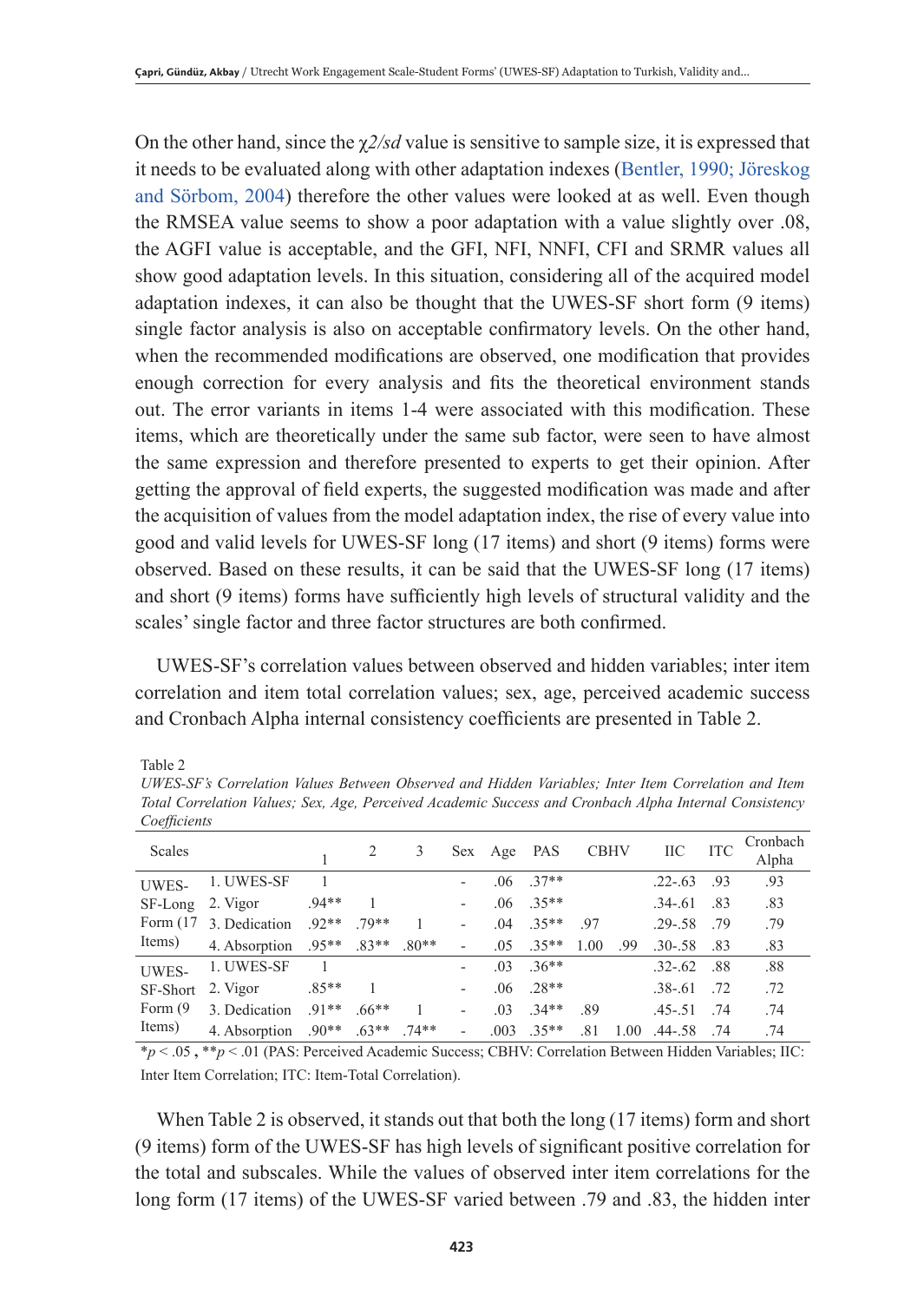item correlation values varied between .97 and 1.00. At the same time, it must be noted that the inter item correlation and item total correlation values for the UWES-SF long form (17 items) are significant. On the other hand, for the short form (9 items) of UWES-SF, the observed inter item correlation varied between .63 and .74, while the hidden inter item correlation varied between .81 and 1.00. The inter item correlation and item total correlation values for the UWES-SF short form (9 items) were found to be significant. The fact that the values for both the long and short forms have high correlation and significance, means that the three related sub factors are the sub factors of the work engagement structure.

Also, based on theoretical explanations, both the long (17 items) and short (9 items) form of UWES-SF was examined regarding the variables sex, age and perceived success, in order to provide evidence of the validity of the scales. When the results in Table 2 are observed, it can be seen that related to sex, no significant difference was calculated on any value for both long (17 items) and short (9 items) form of UWES-SF; no significant difference was observed related to age either. However, the short form (9 items) of UWES-SF in regards to perceived academic success, showed a low level significant relationship to the subscale of vigor and a medium level significant relationship with all the other total and subscales.

**Criterion related validity.** In order to conduct the criterion related validity study of both the long (17 items) and short (9 items) forms of the UWES-SF, the "Maslach Burnout Inventory-Student Form" whose Turkish adaptation, validity and reliability studies were conducted by Çapri et al. (2011) and the results are given in Table 3.

| <b>Scales</b>                |               | Exhaustion | Cynicism | $Efficacy*$ |
|------------------------------|---------------|------------|----------|-------------|
|                              | 1. UWES-SF    | $-37**$    | $-40**$  | $-60**$     |
|                              | 2. Vigor      | $-39**$    | $-38**$  | $-56**$     |
| UWES-SF-Long Form (17 Items) | 3. Dedication | $-32**$    | $-39**$  | $-56**$     |
|                              | 4. Absorption | $-31**$    | $-35**$  | $-.55**$    |
|                              | 1. UWES-SF    | $-37**$    | $-39**$  | $-59**$     |
|                              | 2. Vigor      | $-38**$    | $-33**$  | $-48**$     |
| UWES-SF-Short Form (9 Items) | 3. Dedication | $-34**$    | $-39**$  | $-56**$     |
|                              | 4. Absorption | $-27**$    | $-31**$  | $-52**$     |

Table 3 *Correlations Between UWES-SF Points and MBI-SF Points* 

 $**p < .01$ .

\* Efficacy subscale is given points inversely.

When we look at Table 3, a low level significant relationship between the MBI-SF subscales and the UWES-SF short form (9 items) subscales; and a medium level significant relationship between all the other total and subscale points in the negative direction was observed. When the acquired correlation values are observed, it stands out that the highest correlation points between both the long form (17 items) and the short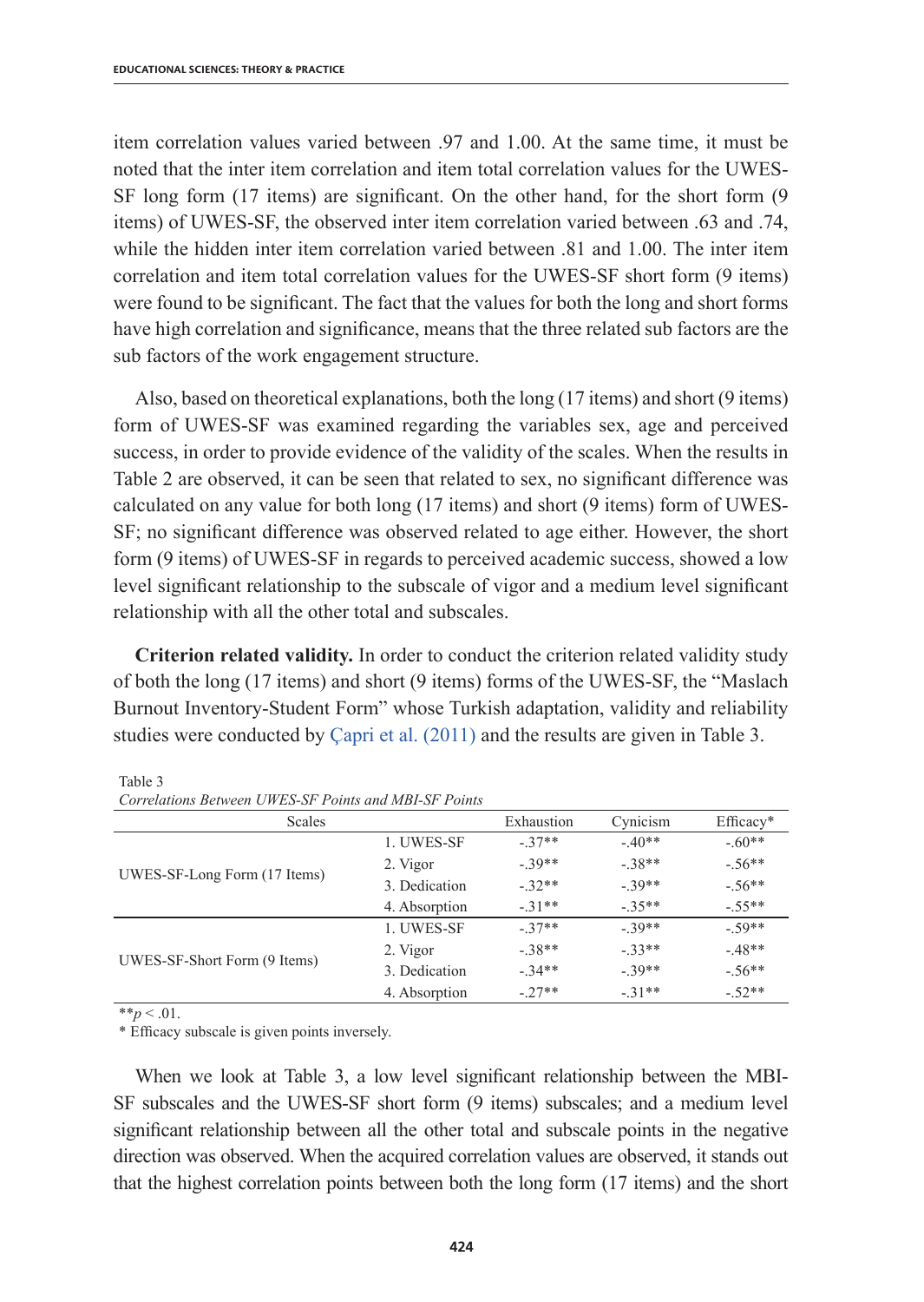form (9 items) were observed with efficacy subscale (between -.48 and -.60), followed by cynicism (between -.31 and -.40) and exhaustion (between -.27 and -.39) subscales.

## **Reliability Studies Regarding the Scales**

**Internal consistency reliability coefficient.** Cronbach Alpha coefficient was used to determine internal consistency reliability coefficients of UWES-SF long form (17 items) and short form (9 items) and the results are presented in Table 2. When the results in Table 2 are checked, it is seen that every result acquired from the UWES-SF long (17 items) and short (9 items) forms are over .70, which was accepted as the criterion. While the internal consistency coefficients of the long form (17 items) for total and its' subscales, were observed to vary between .79 and .93, the internal consistency coefficients of the short form (9 items) for total and its' subscales were observed to have values between .72 and .88.

Findings related to the secondary objective of the research are included in this section.

Regression Analysis Results Regarding the Prediction of the Mediating Role of Work Engagement Between Academic Procrastination and Academic Responsibility

The relationship between the variables of this study in which the mediating role of work engagement between academic procrastination and academic responsibility was predicted, and the mean and standard deviation values of the variables are given in Table 4.

Table 4

*The Correlation Coefficients between Variables and the Arithmetic Mean and Standard Deviation Values Regarding the Variables*

| .                           |       |       |    |         |         |  |
|-----------------------------|-------|-------|----|---------|---------|--|
| Variables                   | Mean  | Sđ    |    |         |         |  |
| 1. Academic Responsibility  | 78.71 | 14.08 | 94 |         |         |  |
| 2. Work Engagement          | 42.78 | 14 30 | 93 | $57**$  |         |  |
| 3. Academic Procrastination | 54.38 | 12.41 | 82 | $-47**$ | $-52**$ |  |
|                             |       |       |    |         |         |  |

\*\**p* < .01 and \**p* < .05.

When Table 4 is examined, it can be seen that there is a significant positive relationship between academic responsibility and work engagement  $(r = .57, p < .01)$ and there is a significant negative relationship between academic responsibility and academic procrastination ( $r = -0.47$ ,  $p < 0.01$ ). Along with this, it was determined that there is a significant negative relationship between work engagement and academic procrastination ( $r = -0.52$ ,  $p < 0.01$ ). The internal consistency coefficients of the variables are between .82 and .94. The regression analysis to predict the mediating role or work engagement between academic procrastination and academic responsibility in high school students, were carried out in three steps as Baron and Kenny (1986) suggested. The results of the analysis are shown in Table 5.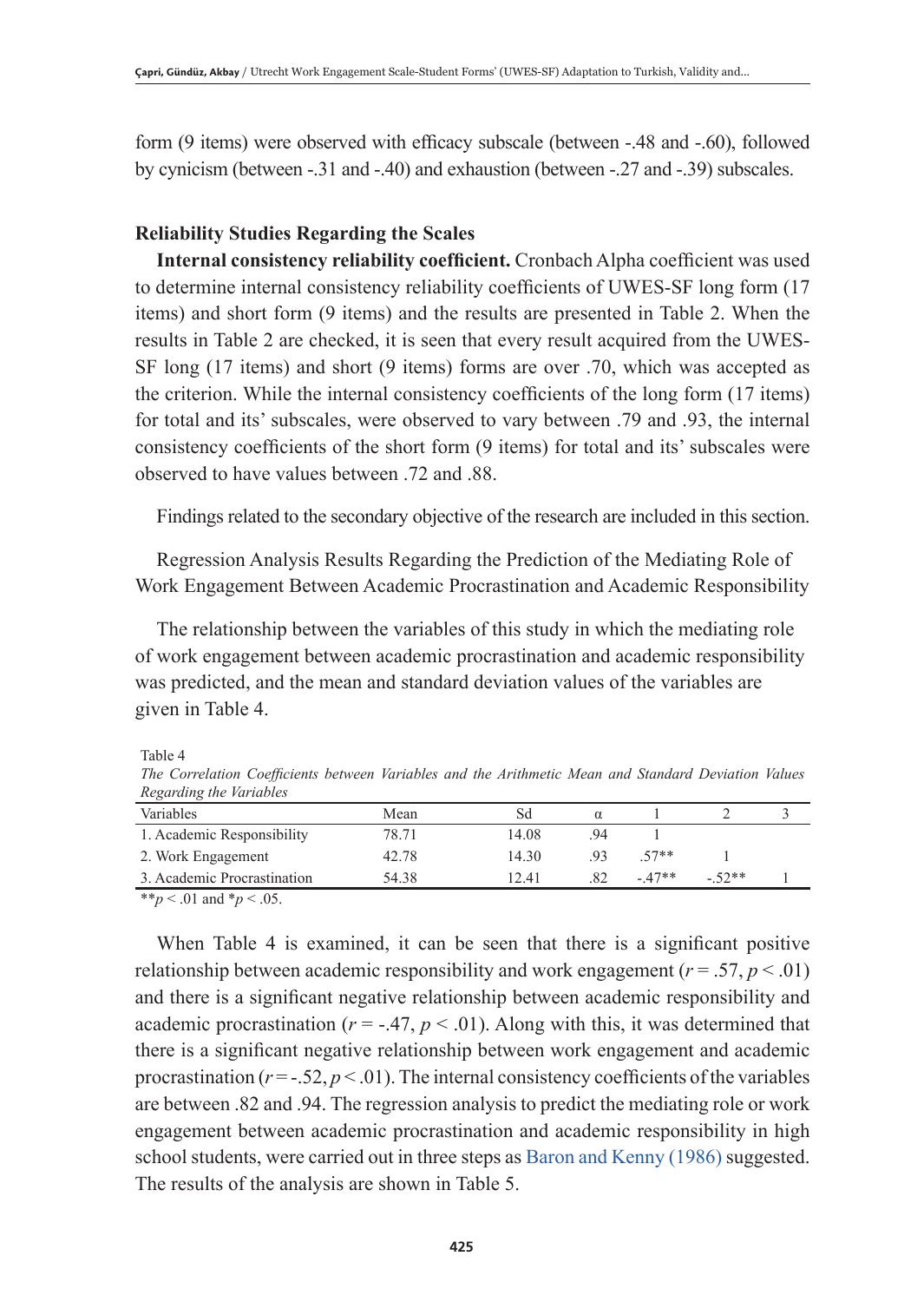Table 5

|                                 | x                               |        |                                        |        |          |                |
|---------------------------------|---------------------------------|--------|----------------------------------------|--------|----------|----------------|
| Steps of Variable Mediator Test |                                 |        | Sh                                     | R      | t        | $\overline{p}$ |
| Step 1                          |                                 |        |                                        |        |          |                |
| Academic<br>Responsibility (P)  | Academic<br>Procrastination (C) | $-.42$ | .03                                    | $-.47$ | $-13.02$ | $.00**$        |
|                                 |                                 |        | $R = .47$ , $R^2 = .22$ , $F = 169.52$ |        |          |                |
| Step 2                          |                                 |        |                                        |        |          |                |
| Academic<br>Responsibility (P)  | Integration with<br>work $(C)$  | .57    | .04                                    | .56    | 16.31    | $.00**$        |
|                                 |                                 |        | $R = .56$ , $R^2 = .31$ , $F = 266.03$ |        |          |                |
| Step 3                          |                                 |        |                                        |        |          |                |
| Academic<br>Responsibility (P)  | Academic<br>Procrastination (C) | $-.23$ | .04                                    | $-.26$ | $-6.48$  | .06            |
| Integration with work<br>(M)    | Academic<br>Procrastination (C) | $-.32$ | .07                                    | $-.37$ | $-9.13$  | $.00**$        |
|                                 |                                 |        | $R = .56$ , $R^2 = .32$ , $F = 138.12$ |        |          |                |

*Regression Analysis Results Regarding the Prediction of the Mediating Role of Work Engagement Between Academic Procrastination and Academic Responsibility* 

\*\**p* < .01 and \**p* < .05. (P) = Predictor, (M) = Mediator (C) = Criteria, Defendant Variable.

In the first step of Table 5, academic responsibility is decreasing academic procrastination (B = -.42,  $\beta$  = -.47,  $p < .001$ ) and explains 22% of the variance. In the second step, academic responsibility is increasing work engagement  $(B = .57, \beta = .56, p$ < .001) and explains 31% of the variance. In the third step, work engagement which was determined as the mediating variable, is shown to decrease academic procrastination behavior ( $B = -0.32$ ,  $\beta = -0.37$ ,  $p < 0.001$ ). Work engagement and academic responsibility together explain 32% of the variance, and this variance can be interpreted as the major effect value (Cohen, 1988). It is also in the results that, when academic responsibility is taken with the mediating variable work engagement, it does not significantly predict academic procrastination (B = -.23,  $\beta$  = -.26,  $p > .05$ ). The decrease or disappearance of the significance of the predicting variable, which previously existed between the predictor and the predicted variables, when analyzed together with the mediating variable is the final criterion that the variable has a mediating effect. Therefore, it can be said that in this study the mediating effect of work engagement between academic responsibility and academic procrastination is complete.

On the other hand when Table 5 is examined, while academic responsibility is increasing work engagement levels; the increase in work engagement levels is decreasing academic procrastination behavior (B = .57<sup>\*</sup>-.32 = -.18, Sobel z = -4.35,  $p =$ .00). This effect can also be interpreted in the following way; for every 1 point increase in academic responsibility, work engagement points increase for .57 and -.32 of this increase affects academic procrastination behavior. It can be said that the indirect effect of academic responsibility on academic procrastination is (.57\*-.32) -.18.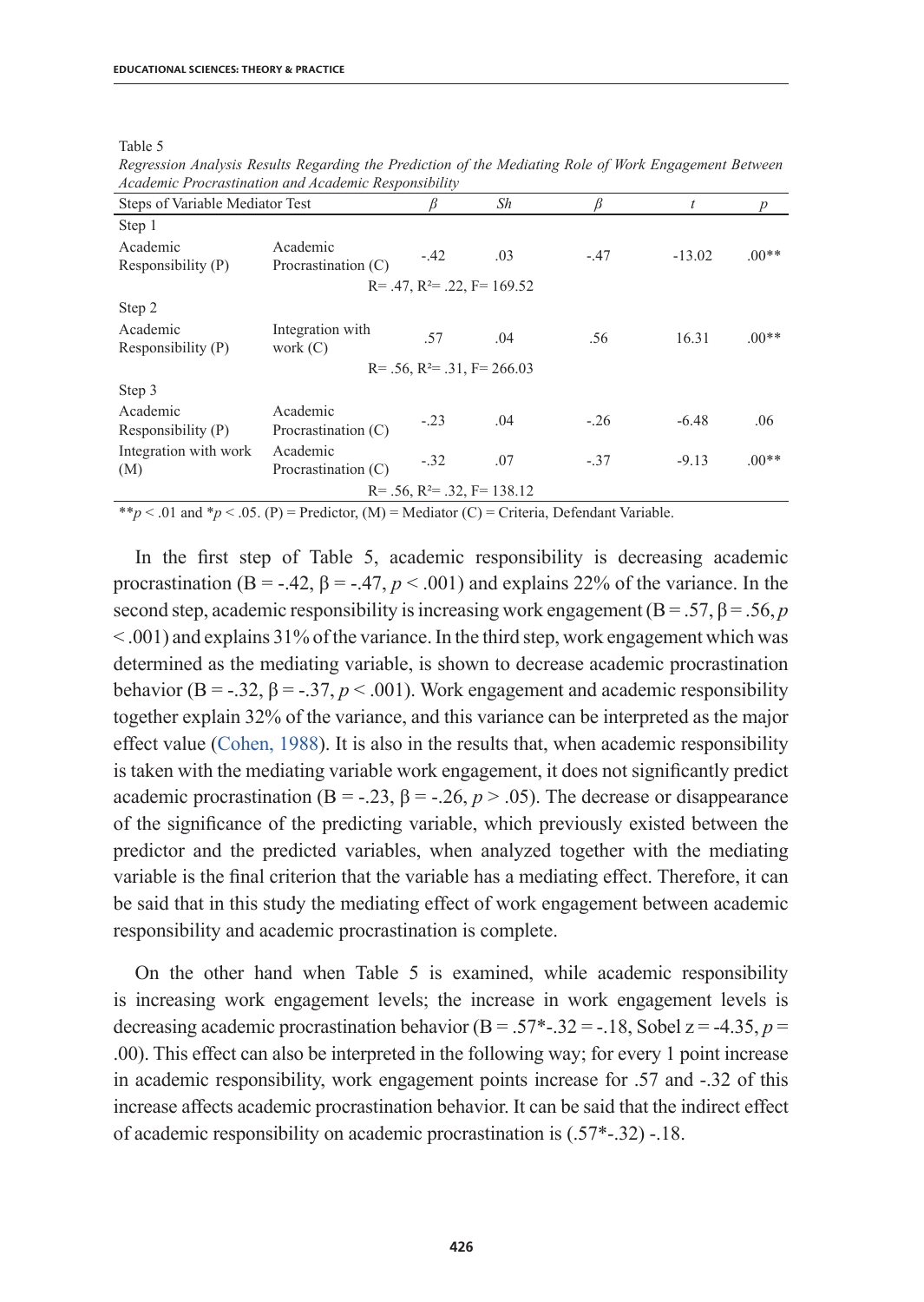### **Discussion**

In the direction of the primary objective of this study, which was to conduct the adaptation, validity and reliability studies of UWES-SF's long (17 items) and short (9 items) forms and 3 factor analyses on the high school students of our country; the findings regarding the adaptation, validity and reliability studies showed that both of the forms had sufficient levels of valid and reliable qualities and that both single factor and three factor structures were confirmed. It can be said that the acquired results are consistent with some local (Çapri et al., 2013; Kutsal, 2009) and international (Schaufeli & Bakker, 2004; Schaufeli, Martinez et al., 2002; Schaufeli, Salanova et al., 2002) research findings in the literature.

Similarly, it attracts attention that the internal consistency coefficients for all forms of UWES-SF were above .70, which was accepted as the criterion; and high levels of correlation seen between hidden and observed variables are parallel with similar studies in literature (Kutsal, 2009; Schaufeli & Bakker, 2004; Schaufeli, Martinez et al., 2002; Schaufeli, Salanova et al., 2002).

In addition to this, in the context of the criterion related validity study of the scale, negative directional statistically significant relationships were found between the MBI-SF subscales, adapted by Çapri et al. (2013) and the UWES-SF subscales, the values for the long form are between -.31 and -.60; and for the short form between -.27 and -.59. These acquired results can be seen as similar to the results of the study where a significant relationship between UWES-SF and MBI-SF was found in the context of criterion related validity studies (Çapri, et al., 2013; Kutsal, 2009; Schaufeli & Bakker, 2004; Schaufeli, Martinez et al., 2002; Schaufeli, Salanova et al., 2002) and can be said to support the theoretical explanation that work engagement is the positive opposite of burnout. On the other hand, while the vigor and dedication subscales were expressed as the main dimensions of work engagement; exhaustion and cynicism were expressed as the main factors of burnout (Maslach, Schaufeli, & Leiter, 2001; Schaufeli & Bakker, 2004), the efficacy subscale was said to reflect a more personal quality rather than burnout (Cordes & Dougherty, 1993, as cited in Schaufeli & Salanova, 2007), and the absorption subscale was said to be a result of these main factors (Langelaan et al., 2006). The fact that the highest correlation values with the UWES-SF forms were found between the efficacy subscale, and that a higher level of correlation than expected was observed between the main dimensions of both burnout and work engagement suggest that there is a need for new and more in depth studies regarding this variable.

Also in some studies where second stage factor model was used (Salanova et al., 2000; Schaufeli & Bakker, 2004; Schaufeli et al., 2008; Schaufeli, Salanova et al., 2002) it was reported that the efficacy subscale combined with the 3 subscales of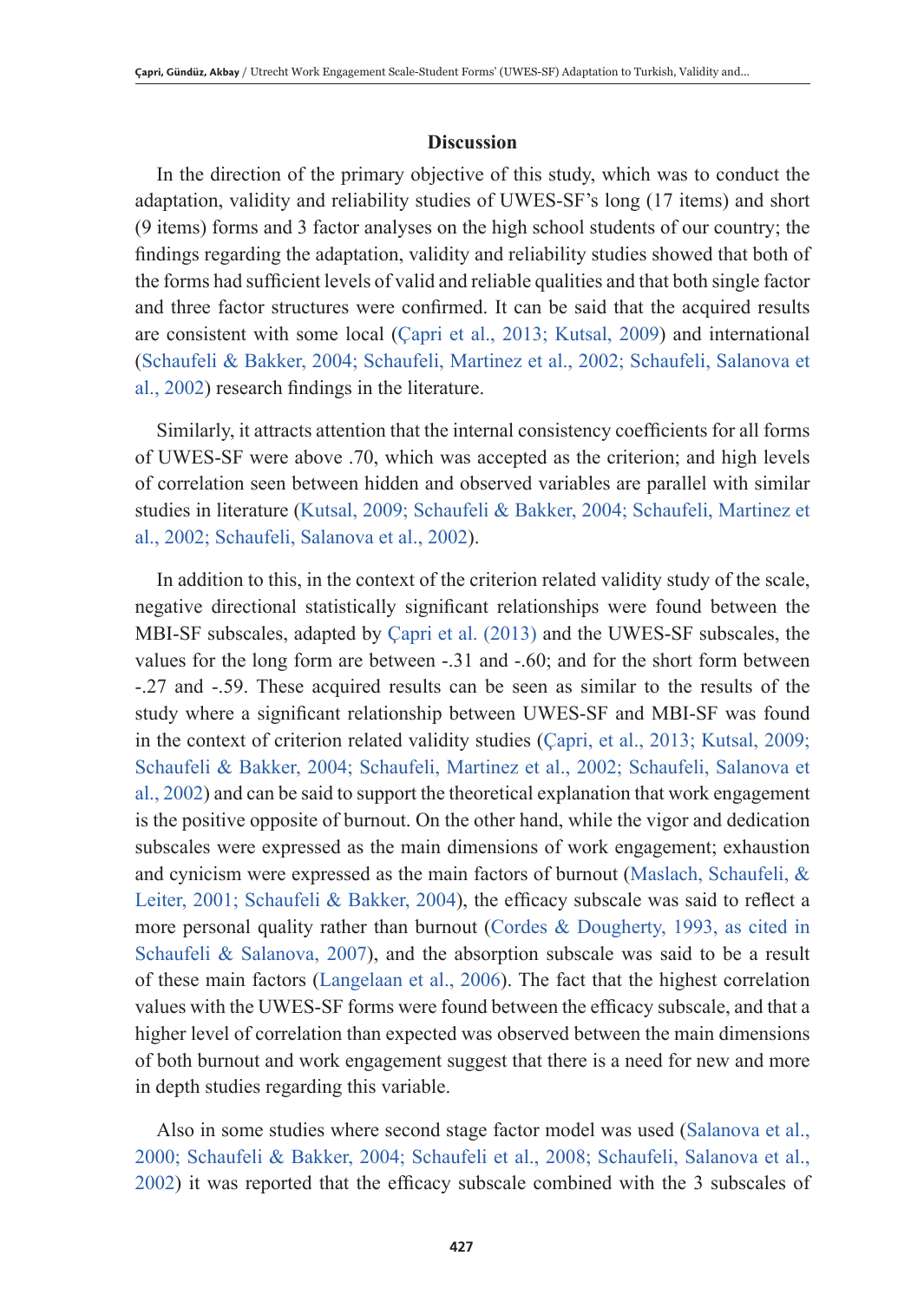work engagement to form one factor, and the exhaustion and cynicism subscales combine to form the other factor, bringing about a two factor structure. In this situation, researchers who are planning new studies in this field need to consider the limits of the efficacy subscale in this regard and should test it by using research models that will shed light on its' role in work engagement and exhaustion structures.

On the other hand, based on theoretical explanations, the results collected from sex, age and perceived academic success variables to provide evidence for the validity of every form of UWES-SF, show similarities with the results in relevant literature. Even though the points that male students got from every UWES-SF form were slightly higher than the points of female students, there were no significant difference between the sexes and this was found to be consistent with the results of Schaufeli and Bakker (2004). Similarly, as a result of not reaching significant correlation with the age variable and every UWES-SF form; this differs from the research results where it is reported that there is a slight positive correlation between age and work engagement, and work engagement increases with age (Schaufeli & Bakker, 2004; Schaufeli, Salanova et al., 2002). On the other hand, the medium level positive correlation values between almost every UWES-SF total and subscale points (with the single exception of low level between the short form's vigor subscale) and perceived academic success, is similar to the results of the research conducted by Schaufeli, Salanova et al. (2002) in 3 different country samples and reported a low correlation regarding academic success. However, it attracts attention that the effects of socio-demographic variables like sex, age and academic success on work engagement have not been adequately research in national or international literature. It would be beneficial if future research in this field includes qualitative and quantitative methods that could point out the effects of these socio-demographic variables along with in-depth studies using experimental and structural models.

The confirmatory results achieved by the single factor and 3 factor analysis of both the long (17 items) and short (9 items) forms, high correlation values between observed and hidden variables, high inter item and total item correlation coefficients with internal consistency results and significant correlation results with similar scales show that Turkish forms of the UWES-SF can be used in a valid and reliable way on the high school students within the country. For future research, using the UWES-SF on students who are attending different kinds of high schools than the ones worked on in this study, would be beneficial to the psychometric characteristics of the scale forms. Also, using different forms of the UWES-SF can be helpful to identify the levels of work engagement needed to support students in various levels of education deal with the stress and exhaustion brought about by the education system and exams in our country. In addition to this, it is considered that UWES-SF's different forms can be used to assist professionals in support professions, like psychological counsellors,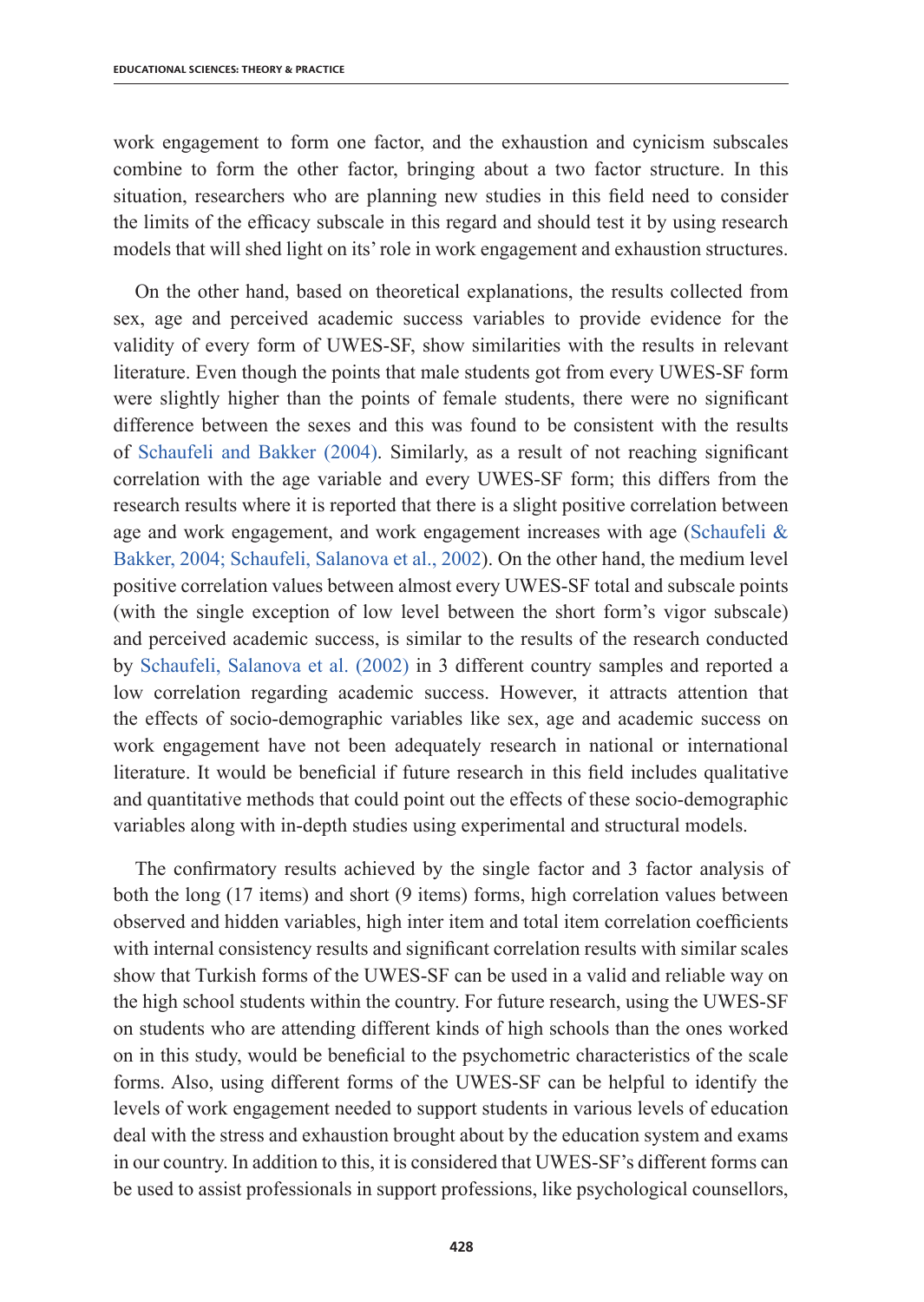psychologists and psychiatrists, in identifying students with poor work engagement and developing experimental patterns to improve it.

In accordance with the study's secondary objective, the mediating role of work engagement between academic procrastination and academic responsibility in high school students were examined. Based on the correlation results of the study, a positive relationship between academic responsibility and work engagement; and a negative relationship between academic procrastination and academic responsibility was found. Similarly, a negative directional relationship was determined between work engagement and academic procrastination. As a result of the regression analysis conducted within the frame of the study, it was seen that work engagement is an agent variable between academic procrastination and academic responsibility.

Even though a study showing a positive relationship between academic responsibility and engagement was not encountered, it can be stated that this was an expected result. Structural similarities can be observed between academic responsibility, which is seen as the internal motivation one has to complete academic tasks on time (Akbay et al., 2013) and engagement, which is defined as the pleasure taken while completing responsibilities at school, mental and physical participation and volunteering. Due to the description of the variables, the increase in engagement when responsibility increases can be seen as normal.

Similarly, even though a study showing the negative relationship between academic procrastination and engagement was not encountered, starting from the theoretical knowledge that engagement is the polar opposite of burnout, Balkıs (2013) has emphasized a positive directional relationship between the tendency for academic procrastination and burnout. Therefore, since an increase in an individual's tendency for academic procrastination leads to an increase in their level of exhaustion, it can be derived that there might be a negative relationship between academic procrastination and work engagement.

In addition to this, the negative relationship finding between academic responsibility and procrastination supports many studies (Çelikkaleli & Akbay, 2013; DiazMorales et al., 2008; Johnson & Bloom, 1995; Lee et al., 2006; Watson, 2001). It is a confirmed result that students with high responsibility, tend to not procrastinate on their work and complete their tasks on time. In a similar fashion, the negative relationship between engagement and academic procrastination is an expected result. In other words; the negative directional relationship between students who postpone their academic duties until they feel high levels of anxiety and then try to finish them at the last minute (Ellis & Knaus, 1977; Senecal, Koestner, & Vallerand, 1995), and students who focus on their studies with a high mental attention and energy and get so absorbed in their studies that they lose track of time (Salmela-Aro & Upadyaya, 2012; Schaufeli, Martinez et al., 2002) is a thought to be normal.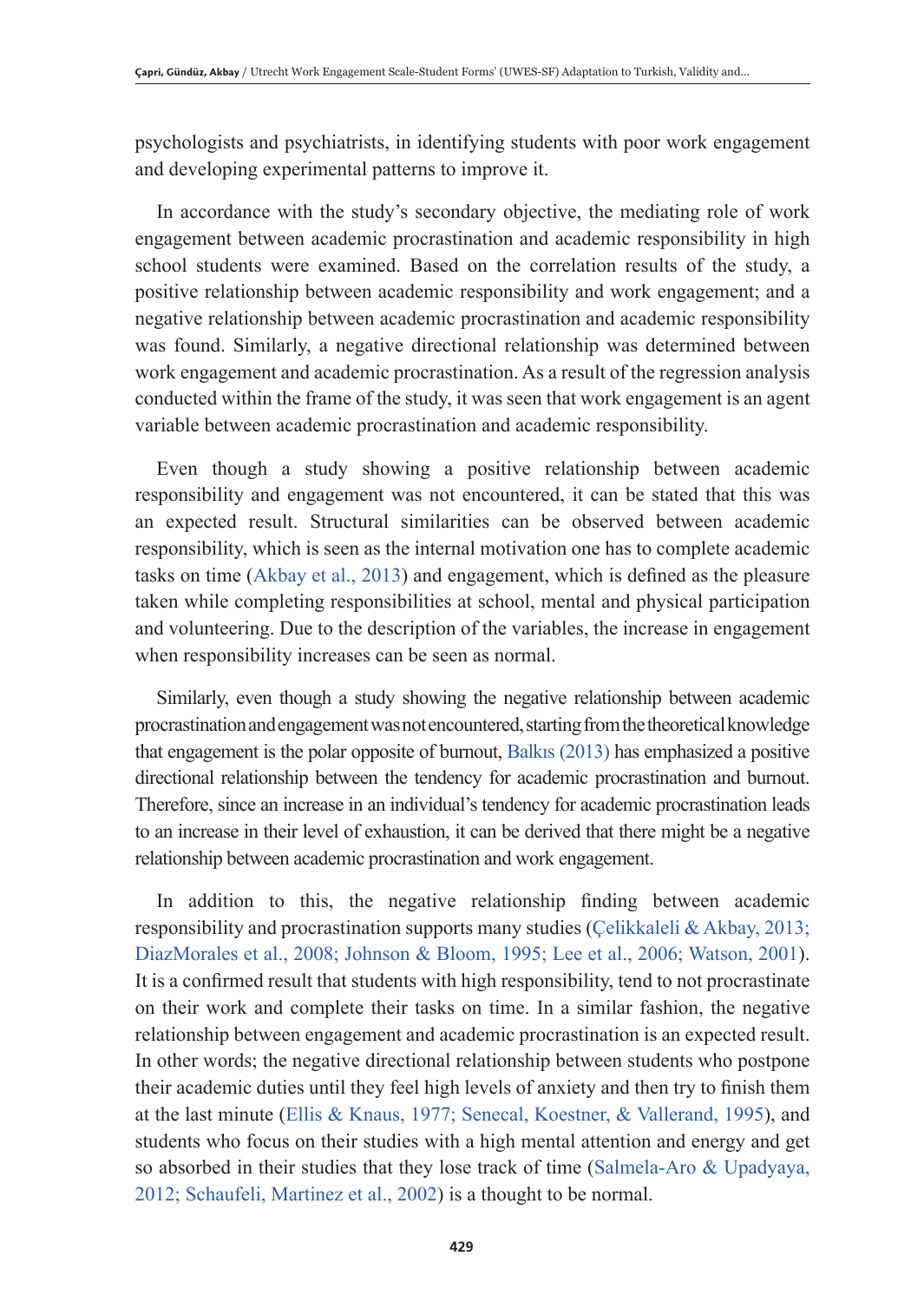The concepts of academic responsibility, engagement and academic procrastination can be seen as the product of works to improve students' adaptation, efficiency and success. Many research findings on academic success and academic responsibility, procrastination and engagement (Gonida, Voulala, & Kiosseoglou, 2009; Wang & Eccles, 2013; Wonglorsaichon et al., 2014) have shown this.

When the field literature was investigated, studies on the relationship between work engagement and academic responsibility and academic procrastination were not encountered. Without a doubt, it can be said the fact that studies on students' work engagement is only recently being conducted is contributing to this. In this regard, this study is supporting the literature by providing new findings in understanding students' academic process.

Even though there are not any studies on the relationship between engagement, responsibility and procrastination, many studies can be found on the predictive effect of work engagement on students' academic success. For example, there are studies that show the results of engagement an it's predictive effect in students' academic achievements, positive sense of self and well-being (Li & Lerner, 2011; Pietarinen, Soini, & Pyhältö, 2014; Salmela-Aro & Upadyaya, 2012; Şirin & Rogers-Şirin, 2005; Taominen-Saoni & Salmela-Aro, 2013). Based on these findings, the conviction that an individual's readiness level is very important in the increase of work engagement, and that an individual who is engaged with their work will be academically more efficient and successful, can be reached.

As it is expressed above, since the mediating model put forward by this study is a new situation, this study is contributing to the field. Even though there are many studies where the negative relationship between responsibility and procrastination, but the topic of factors that contributes or will contribute to this is also important. The finding of the mediating role of work engagement between academic procrastination and academic responsibility will shed light to future research. In other words, it can be said that the students' whose academic responsibility increase, will also show an increase in work engagement and a decrease in academic procrastination behavior. Starting from this point, it is thought that by school based personal and group psychological counselling, the academic responsibility and therefore work engagement of students can be increased, and academic procrastination behavior can be decreased.

Based on these results, experimental studies where the academic responsibility of the students are increased in the framework of school psychological counselling may be appropriate. When the work engagement, academic procrastination and academic responsibility relationship is considered, similar experimental patterns may also be appropriate for developing engagement structures. In order to understand students' academic behaviors, procrastination, responsibility and engagement variables were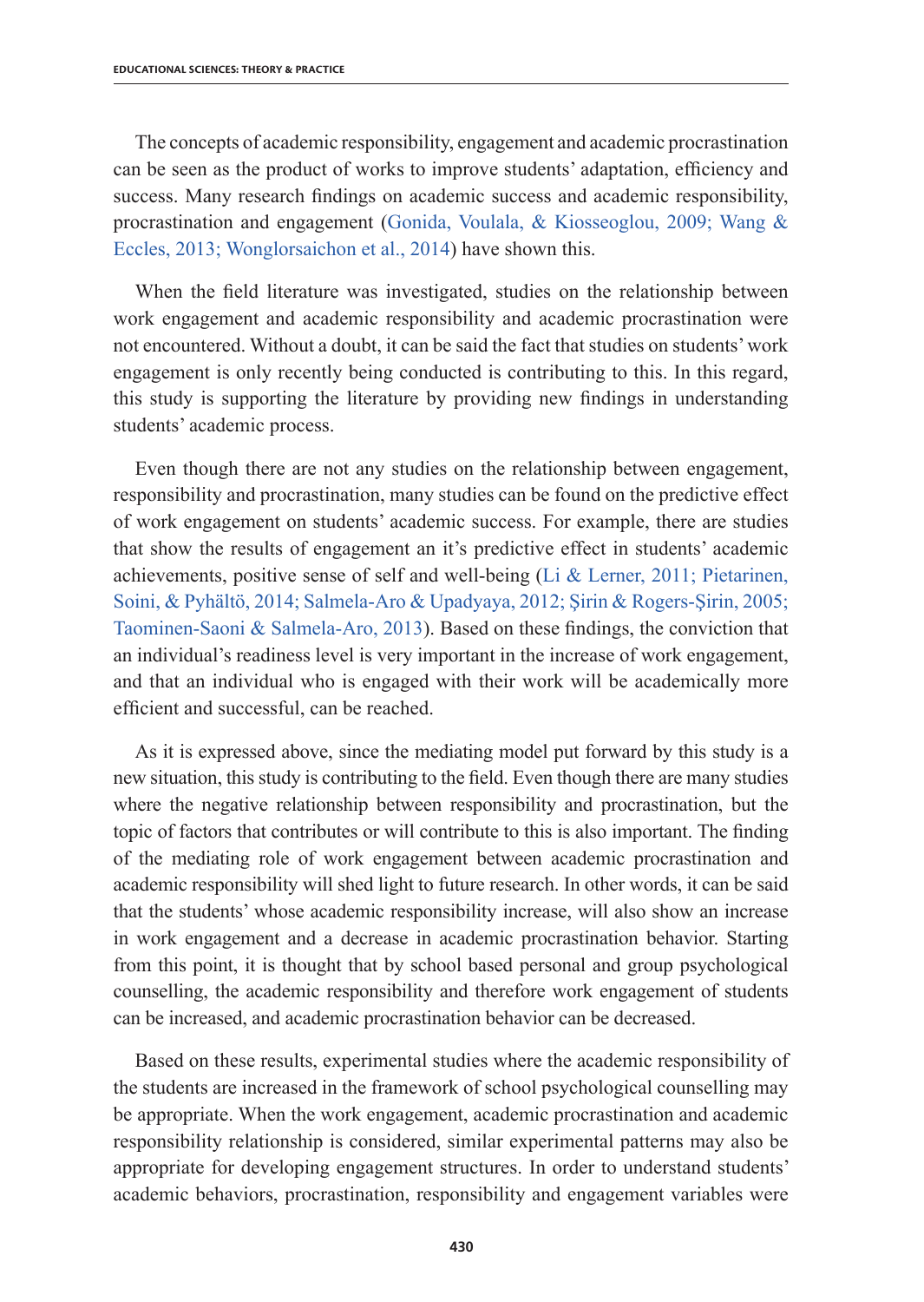examined and a model was put forward. Without a doubt, there are other variables related to academic activities. It could be beneficial for the field, if research after this include, along with the variables from this study, burnout in students, academic success and teacher-family support.

### **References**

- Akbay, S. E. (2009). *Cinsiyete göre üniversite öğrencilerinde akademik erteleme davranışı: Akademik güdülenme, akademik özyeterlik ve akademik yükleme stillerinin rolü* [Academic procrastination of university students according to gender: The role of academic motivation, academic self-efficacy and academic attributional style] (Master's thesis, Mersin University, Mersin, Turkey). Retrieved from https://tez.yok.gov.tr/UlusalTezMerkezi/
- Akbay, S. E., Capri, B., & Gunduz, B. (2013). Development of the Academic Responsibility Scale (ARS): A validity and reliability study. *International Journal of Academic Research, 5*(4), 451–457.
- Arthur, W., & Graziano, W. (1996). The five-factor model, conscientiousness, and driving accident involvement. *Journal of Personality, 64*, 595–618.
- Bal, E. A. (2008). *Self-efficacy, contextual factors and well-being: The impact of work engagement* (Doctoral dissertation, Marmara University, İstanbul, Turkey). Retrieved from https://tez.yok. gov.tr/UlusalTezMerkezi/
- Balkıs, M. (2013). The relationship between academic procrastination and students' burnout. *Hacettepe Üniversitesi Eğitim Fakültesi Dergisi, 28*(1), 53–63.
- Baron, R. M., & Kenny, D. A. (1986). The moderator-mediator variable distinction in social psychological research: Conceptual, strategic, and statistical considerations. *Journal of Personality and Social Psychology, 51*, 1173–1182.
- Bentler, P. M. (1990). Comparative fit indexes in structural models. *Psychological Bulletin, 107*, 238–246.
- Browne, M. W., & Cudeck, R. (1993). Alternative ways of assessing model fit. In K. A. Bollen & J. S. Long, (Eds.), *Testing structural equation models* (pp. 136–162). Beverly Hills, CA: Sage.
- Cohen, J. (1988). *Statistical power analysis for the behavioral sciences* (2nd ed.). Hillsdale, NJ: Erlbaum.
- Çakıcı, D. Ç. (2003). *Lise ve üniversite öğrencilerinde genel erteleme ve akademik erteleme davranışının incelenmesi* [An Examination of the general procrastination behavior and academic procrastination behavior in high-school and university students] (Master's thesis, Ankara University, Ankara, Turkey). Retrieved from https://tez.yok.gov.tr/UlusalTezMerkezi/
- Çapri, B., Gündüz, B., & Gökçakan, Z. (2011). Maslach Tükenmişlik Envanteri-Öğrenci Formu (MTE-ÖF)'nun Türkçe'ye uyarlaması: Geçerlik ve güvenirlik çalışması [Turkish adaptation of Maslach Burnout Inventory–Student Scale (MBI-SS): Its validity and reliability]. *Çukurova Üniversitesi Eğitim Fakültesi Dergisi*, *40*(1), 134–147.
- Çapri, B., Gündüz, B., & Akbay, S. E. (2013). The study of relations between life satisfaction, burnout, work engagement and hopelessness of high school students. *International Education Studies*, *6*(11), 35–46.
- Çelikkaleli, Ö., & Akbay, S. E. (2013). Üniversite öğrencilerinin akademik erteleme davranışı, genel yetkinlik inancı ve sorumluluklarının incelenmesi [The investigation of university students' academic procrastination, general self-efficacy belief and responsibility]. *Ahi Evran Üniversitesi Kırşehir Eğitim Fakültesi Dergisi, 14*(2), 237–254.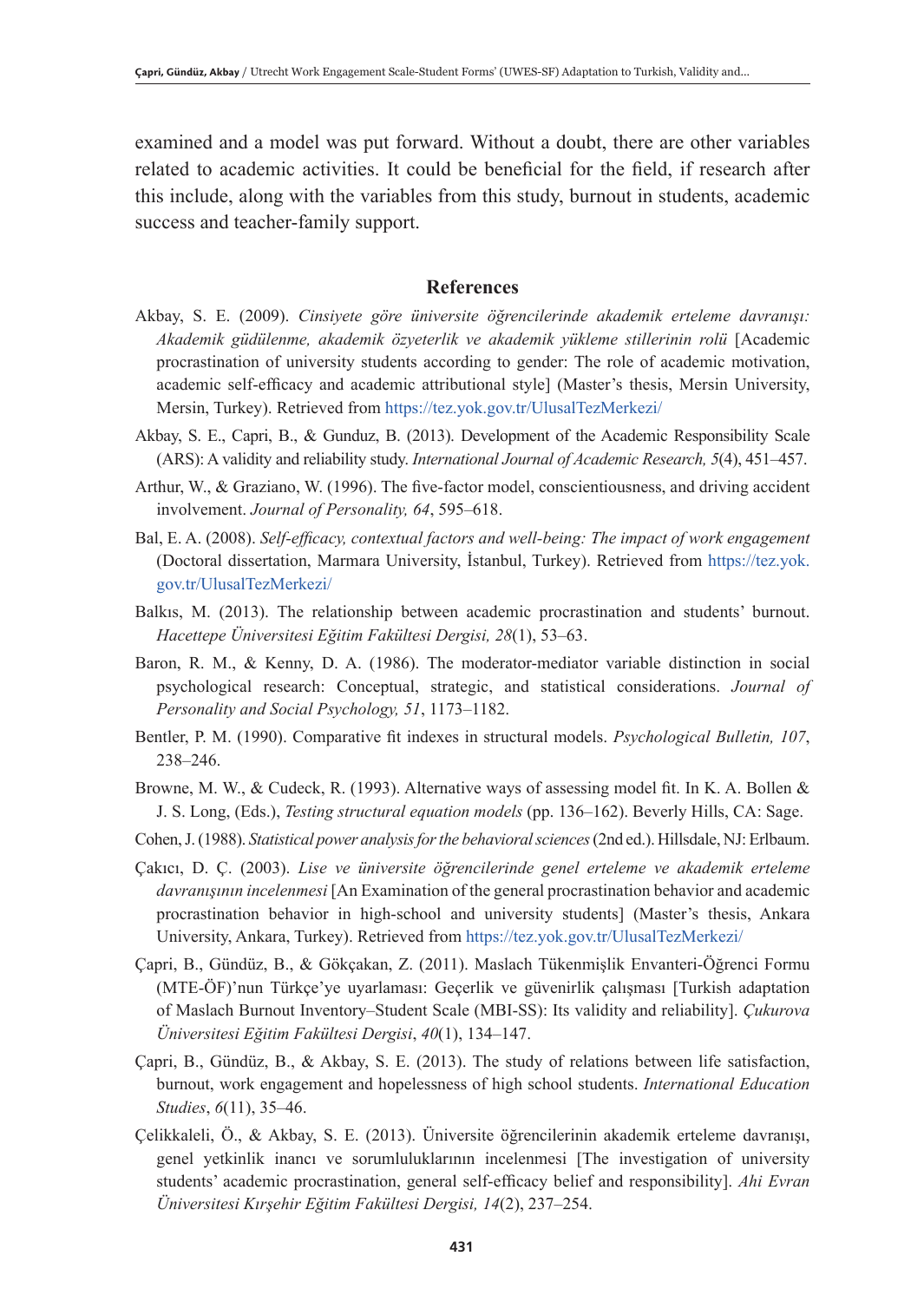- DiazMorales, J. F., Cohen, J. R., & Ferrari, J. R. (2008). An integrated view of personality styles related to avoidant procrastination. *Personality and Individual Differences, 45*, 554–558.
- Ellis, A., & Knaus, W. J. (1977). *Overcoming Procrastination*. New York, NY: A Signet Book.
- Ergin, C. (1992, September). *Doktor ve hemşirelerde tükenmişlik ve Maslach Tükenmişlik Ölçeğinin uyarlanması* [Burnout among health professionals and adaptation of Maslach Burnout Inventory]. Paper presented at the VII. Ulusal Psikoloji Kongresi, Hacettepe University, Ankara, Turkey.
- Erim, F. N. A. (2009). *Individual response to organizational change: Creating facade of conformity its antecedents and effects on participating in decision making, work engagement, job involvement and intent to quit* (Doctoral dissertation, Marmara University, İstanbul, Turkey). Retrieved from https://tez.yok.gov.tr/UlusalTezMerkezi/
- Gonida, E. N., Voulala, K., & Kiosseoglou, G. (2009). Students' achievement goal orientations and their behavioral and emotional engagement: Co-examining the role of perceived school goal structures and parent goals during adolescence. *Learning and Individual Differences, 19*(1), 53–60.
- Gündüz, B., Çapri, B., & Gökçakan, Z. (2013). Mesleki tükenmişlik, işle bütünleşme ve iş doyumu arasındaki ilişkilerin incelenmesi [Examining of the relationships between professional burnout, work engagement and job satisfaction]. *Eğitim Bilimleri Araştırmaları Dergisi-Journal of Educational Sciences Research, 3*(1), 29–49.
- Güneşer, A. B. (2007). *The effect of person-organization fit on organizational commitment and work engagement: The role of person supervısor fit* (Doctoral dissertation, Marmara University, İstanbul, Turkey). Retrieved from https://tez.yok.gov.tr/UlusalTezMerkezi/
- Hallberg, U., & Schaufeli, W. B. (2006). "Same same" but different: Can work engagement be discriminated from job involvement and organizational commitment? *European Journal of Psychology*, *11*, 119–127.
- Haycock, L. A., McCarthy, P., & Skay, C. L. (1998). Procrastination in college students: The role of self and anxiety. *Journal of Counseling and Development, 76*, 317–325.
- Hu, L., & Bentler, P. M. (1999). Cutoff criteria for fit indices in covariance structure analysis: Conventional criteria versus new alternatives. *Structural Equation Modeling*, *6*(1), 1–55.
- Johnson, J. L., & Bloom, A. M. (1995). An analysis of the contribution of the five factors of personality to variance in academic procrastination. *Personality and Individual Differences, 18*(1), 127–133.
- Jöreskog, K. G., & Sörbom, D. (1981). *LISREL V* [Computer software]. Chicago, IL: Scientific Software International, Inc.
- Jöreskog, K. G., & Sörbom, D. (2004). *LISREL 8.7 for Windows* [Computer software]. Lincolnwood, IL: Scientific Software International, Inc.
- Kachgal, M., Hansen, L. S., & Nutter, K. J. (2001). Academic procrastination prevention/intervention strategies and recommendations. *Journal of Developmental Education, 25*(Fall), 14–24.
- Kline, R. B. (1998). *Principles and practice of structural equation modeling*. New York, NY: The Guilford Press.
- Kutsal, D. (2009). *Lise öğrencilerinin tükenmişliklerinin incelenmesi* [A study on the burnout of high school students] (Master's thesis, Hacettepe University, Ankara, Turkey). Retrieved from https://tez.yok.gov.tr/UlusalTezMerkezi/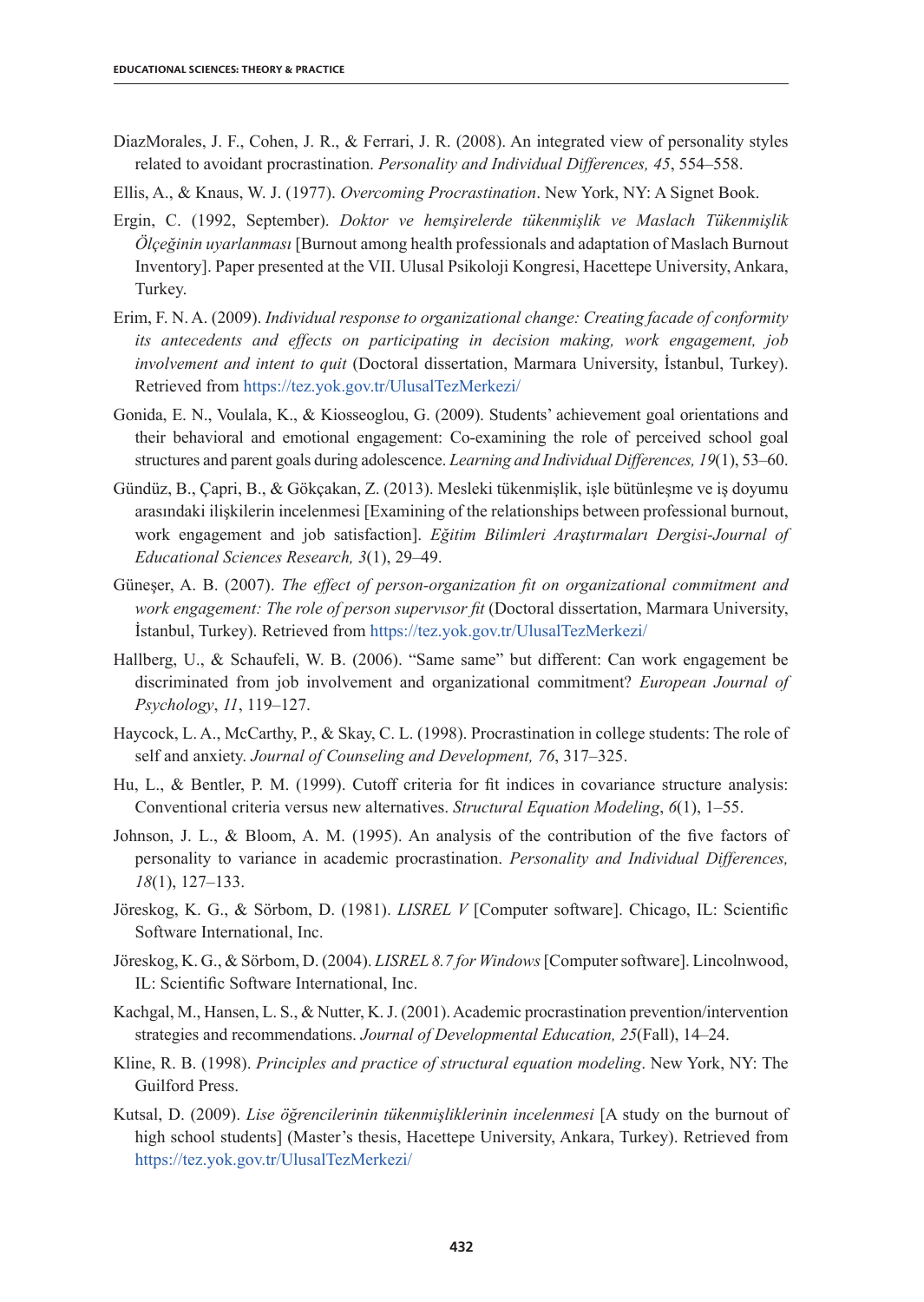- Langelaan, S., Bakker, A. B., Van Doornen, L. J. P., & Schaufeli, W. B. (2006). Burnout and work engagement: Do individual differences make a difference? *Personality and Individual Differences*, *40*, 521–532.
- Lee, D., Kelly, K. R., & Edwards, J. K. (2006). A closer look at the relationships among trait procrastination, neuroticism, and conscientiousness. *Personality and Individuals Differences, 40*, 27–37.
- Li, Y., & Lerner, R. M. (2011). Trajectories of school engagement during adolescence: Implications for grades, depression, delinquency, and substance use. *Developmental Psychology*, 47, 233–247.
- Littman-Ovadia, H., & Balducci, C. (2013). Psychometric properties of the Hebrew version of the Utrecht Work Engagement Scale (UWES-9)*. European Journal of Psychological Assessment, 29,* 58*–*63*.*
- Marsh, H., & Hocevar, D. (1988). A new, more powerful approach to multitrait-multimethod analyses: Application of second-order confirmatory factor analysis. *Journal of Applied Psychology, 73*(1), 107–117.
- Maslach, C., & Jackson, S. E. (1981). The measurement of experienced burnout. *Journal of Occupational Behavior*, *2*, 99–113.
- Maslach, C., Schaufeli, W. B., & Leiter, M. P. (2001). Job burnout. *Annual Reviews of Psychology*, *52*, 397–422.
- Milgram, N. N., Mey-Tal, G., & Levinson, Y. (1998). Procrastination, generalized or specific, in college students and their parents. *Personality and Individual Differences, 25*, 297–316.
- Milgram, N. N., & Tenne, R. (2000). Personality correlates of decisional and task avoidant procrastination. *European Journal of Personality, 14*, 141–156.
- Motti-Stefanidi, F., & Masten, S. (2013). School success and school engagement of immigrant children and adolescents. *European Psychologist*, *18*(2), 126–135.
- Naudé, J. L. P., & Rothmann, S. (2004). The validation of the Utrecht Work Engagement Scale for emergency medical technicians in Gauteng. *South African Journal of Economic and Management Sciences*, *7*(3), 473–488.
- Nunnaly, J. C., & Bernstein, I. H. (1994). *Psychometric theory* (3rd ed.). New York, NY: McGraw-Hill.
- Öner, Z. H. (2008). *The Mediating effect of organizational justice: Moderating roles of sense of coherence and job complexity on the relationship between servant leadership, and work engagement* (Doctoral dissertation, Marmara University, İstanbul, Turkey). Retrieved from https://tez.yok.gov.tr/UlusalTezMerkezi/
- Pietarinen, J., Soini, T., & Pyhältö, K. (2014). Students' emotional and cognitive engagement as the determinants of well-being and achievement in school. *International Journal of Educational Research, 67*, 40–51.
- Reasinger, R., & Brownlow, S. (1996, April). *Putting off until tomorrow what is better done today: Academic procrastinators as a function of motivation towards college work*. Poster sessions presented at the annual meeting of the Southeastern Psychological Association, Norfolk, VA.
- Rothblum, E. D., Solomon, L. J., & Murakami, J. (1986). Affective, cognitive, and behavioral differences between high and low procrastinators. *Journal of Counseling Psychology, 33*(3), 387–394.
- Salanova, M., Agut, S., & Peiró, J. M. (2005). Linking organizational resources and work engagement to employee performance and customer loyalty: The mediation of service climate. *Journal of Applied Psychology*, *90*, 1217–1227.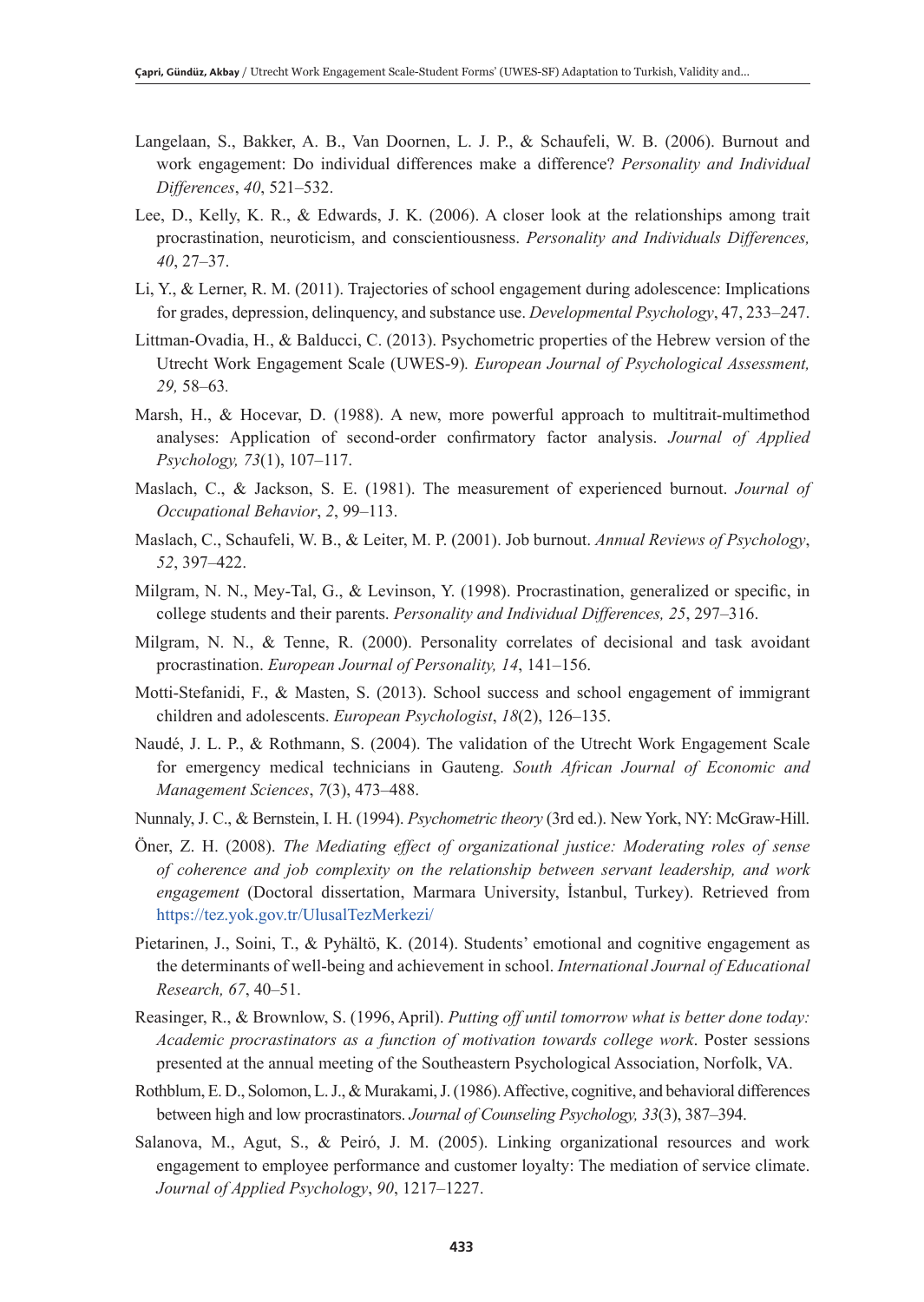- Salanova, M., Schaufeli, W. B., Llorens, S., Peiró, J. M., & Grau, R. (2000). Desde el burnout al engagement: Una nueva perspecctiva [From burnout to engagement: A new perspective]. *Revista de Psicologia del Trabajo y de las Organizaciones*, *16*, 117–134.
- Salmela-Aro, K., & Upadyaya, K. (2012). The schoolwork engagement inventory: Energy, dedication, and absorption (EDA). *European Journal of Psychological Assessment*, *28*, 60–67. http://dx.doi.org/10.1027/1015-5759/a000091
- Schaufeli, W. B., & Bakker, A. B. (2004). *Test manual for the Utrecht Work Engagement Scale* (Unpublished manuscript). Utrecht University, The Netherlands.
- Schaufeli, W. B., & Bakker, A. B. (2010). Defining and measuring work engagement: Bringing clarity to the concept. In A. B. Bakker & M. P. Leiter (Eds.), *Work engagement: A handbook of essential theory and research* (pp. 10–24). New York, NY: Psychology Press.
- Schaufeli, W. B., Leiter, M. P., Maslach, C. & Jackson, S. E. (Eds.) (1996). *Maslach Burnout Inventory-General Survey (MBI-GS).* Palo Alto, CA: Consulting Psychologists Press.
- Schaufeli, W. B., Martinez, I., Marques-Pinto, A., Salanova, M., & Bakker, A. (2002). Burnout and engagement in university students: A cross-national study. *Journal of Cross-cultural Studies*, *33*, 464–481.
- Schaufeli, W. B., & Salanova M. (2007). Efficacy or inefficacy, that's the question: Burnout and work engagement, and their relationships with efficacy beliefs. *Anxiety, Stress, and Coping, 20*(2), 177–196.
- Schaufeli, W. B., Salanova, M., González-Romá, V., & Bakker, A. B. (2002). The measurement of engagement and burnout: A two sample confirmatory factor analytic approach. *Journal of Happiness Studies*, *3*(1), 71–92.
- Schaufeli, W. B., & Taris, T. W. (2005). The conceptualization and measurement of burnout: Common ground and worlds apart. *Work and Stress, 19*(3), 256–262.
- Schaufeli, W. B., Taris, T. W., & Van Rhenen, W. (2008). Workaholism, burnout and engagement: Three of a kind or three different kinds of employee well-being? *Applied Psychology: An International Review*, *57*, 173–203.
- Schermelleh-Engel, K., Moosbrugger, H., & Müller, H. (2003). Evaluating the fit of structural equation models: Test of significance and descriptive goodness-of-fit measures. *Methods of Psychological Research-Online*, *8*(2), 23–74.
- Senecal, C., Koestner, R., & Vallerand, R. J. (1995). Self-regulation and academic procrastination. *Journal of Social Psychology, 135*, 607–619.
- Seppälä, P., Mauno, S., Feldt, T., Hakanen, J., Kinnunen, U., Tolvanen, A., & Schaufeli, W. B. (2009). The construct validity of the Utrecht Work Engagement Scale: Multisample and longitudinal evidence. *Journal of Happiness Studies*, *10*, 459–481.
- Shimazu, A., Schaufeli, W. B., Kosugi, S., Suzuki, A., Nashiwa, H., Kato, A., … Kitaoka-Higashiguchi, K. (2008). Work engagement in Japan: Development and validation of the Japanese version of the Utrecht Work Engagement Scale. *Journal of Applied Psychology: An international Review*, *57*, 510–523.
- Sirin, S. R., & Rogers-Sirin, L. (2005). Components ofschool engagement among African American adolescents. *Applied Developmental Science*, *9*(1), 5–13.
- Sonnentag, S. (2003). Recovery, work engagement, and proactive behavior: A new look at the interface between non-work and work. *Journal of Applied Psychology*, *88*, 518–528.